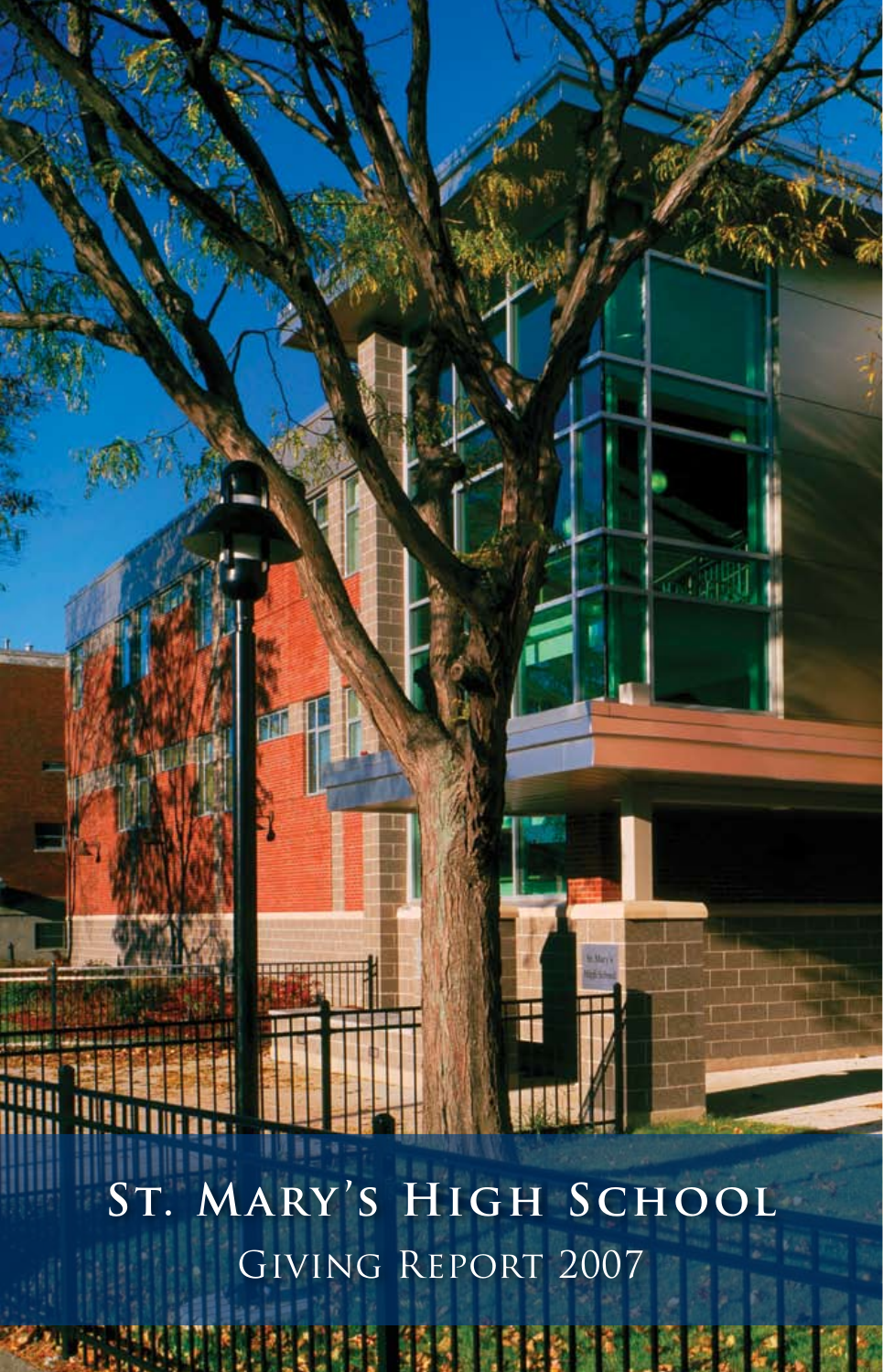

# Board of Trustees

Dr. Raymond A. Bastarache '65 Edward T. Calnan '57 T. Richard Cuffe Jr., Esq. '63 Walter A. Cuffe Jr. '58 Anthony F. DiCroce '67, *Chair* Timothy M. Donovan '81 Walter J. Gallo '54 Rev. Monsignor Paul V. Garrity Edward M. Grant '72 Monica Connell Healey Joan Luise Hill '71

Robert G. Irvine '69 Roberta LeBlanc Christina M. McCann '56 Glenn L. Morris '65 William S. Mosakowski Ellen M. O'Connor '63 Rev. Nicholas A. Sannella Jamie B. Trahant '92 Dr. Elizabeth A. Twomey '52 Leslie P. Vitale

# Board of Advisors

James G. Baldini '66 John J. Bradley '52 James J. Carrigan '59 Edward C. Collins '52 Nicholas A. Consoles '52 Paul A. Gustafson '59 Thomas P. Iarrobino '62 Robert G. Irvine '69

John H. Kennedy '52 Owen B. Lynch '52 Thomas W. O'Brien '52 Ellen M. O'Connor '63 Michael A. Ruane '67 David M. Smith '62 Jill T. Wannemacher '64, Ph.D..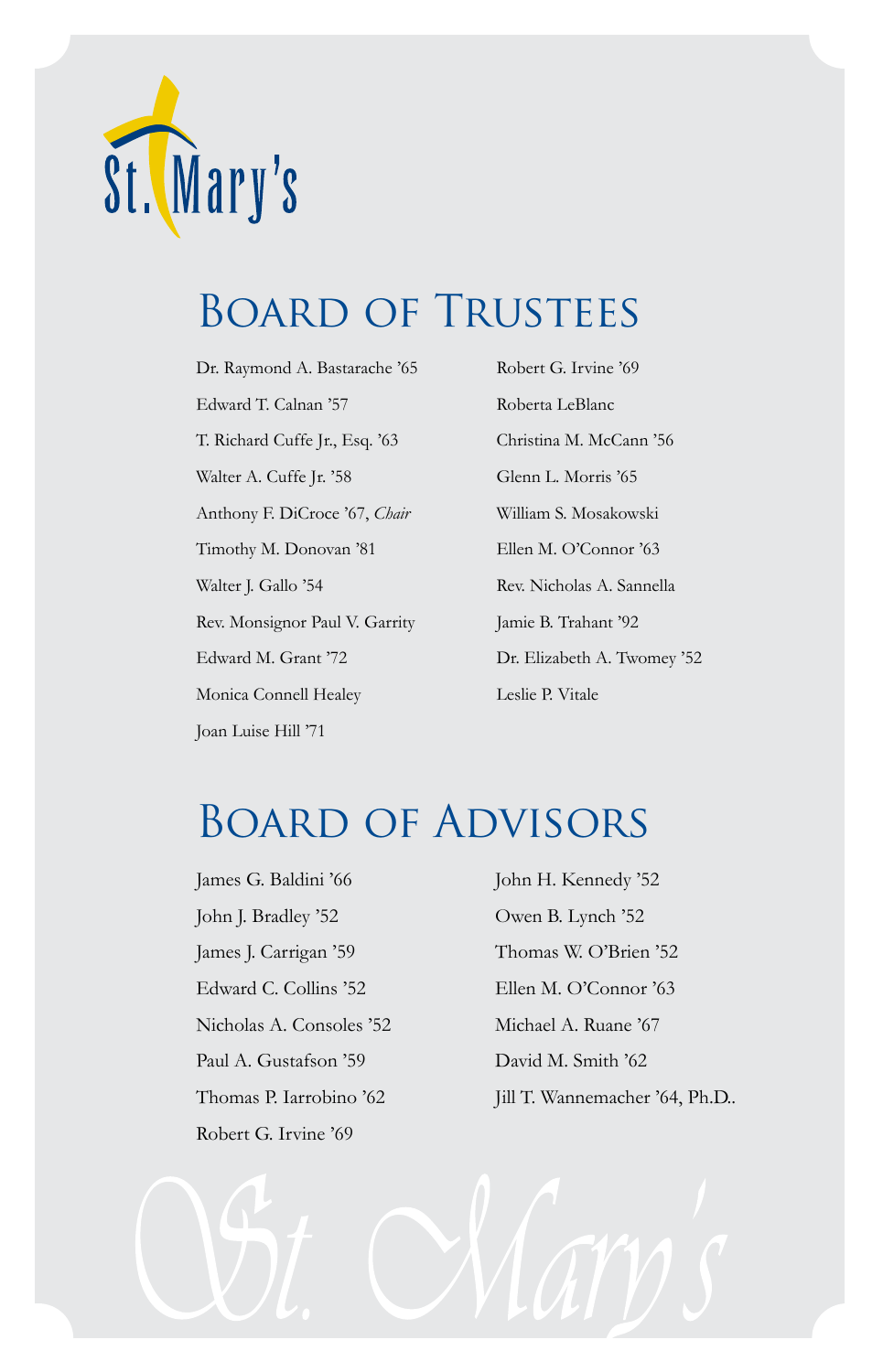

#### **Dear Alumni and Friends of St. Mary's:**

I am pleased to share with you this 2007 Annual Report of Gifts for St. Mary's High School, recognizing the many alumni and friends who make a difference in the lives of our students through their loyal support of our school.

During the 2007-08 school year, we had an enrollment of 702 in grades 7-12, a 70 percent increase in the last decade, representing 34 communities including Lynn, Saugus, Revere, East Boston, Winthrop, Salem and Peabody. It is clear that St. Mary's has become one of the top Catholic schools in our area.

We have strengthened our course offerings, with the addition of Advanced Placement Statistics and Biology. Thanks to a new partnership with Marian Court College, we are offering a dual enrollment course, Introduction to Criminal Justice. By enhancing our curriculum, we give our students academic opportunities that will serve them well in their future endeavors.

This is evident in the college acceptances for the Class of 2008. For the first time in recent memory, two St. Mary's students were accepted to Ivy League institutions, Harvard University and Cornell University. Another two were honored with the prestigious Cardinal Medeiros Scholarship from Boston University. Ninety-three percent of the Class of 2008 graduates are continuing onto many fine colleges and universities and have received more than \$2.5 million dollars in scholarship assistance.

Improving technology is critical to our future success. Thanks to the generosity of our Parent Partnership, we launched a new Web site, www.smhlynn.org. It will enable us to better communicate with our alumni, friends and parents. The Web site will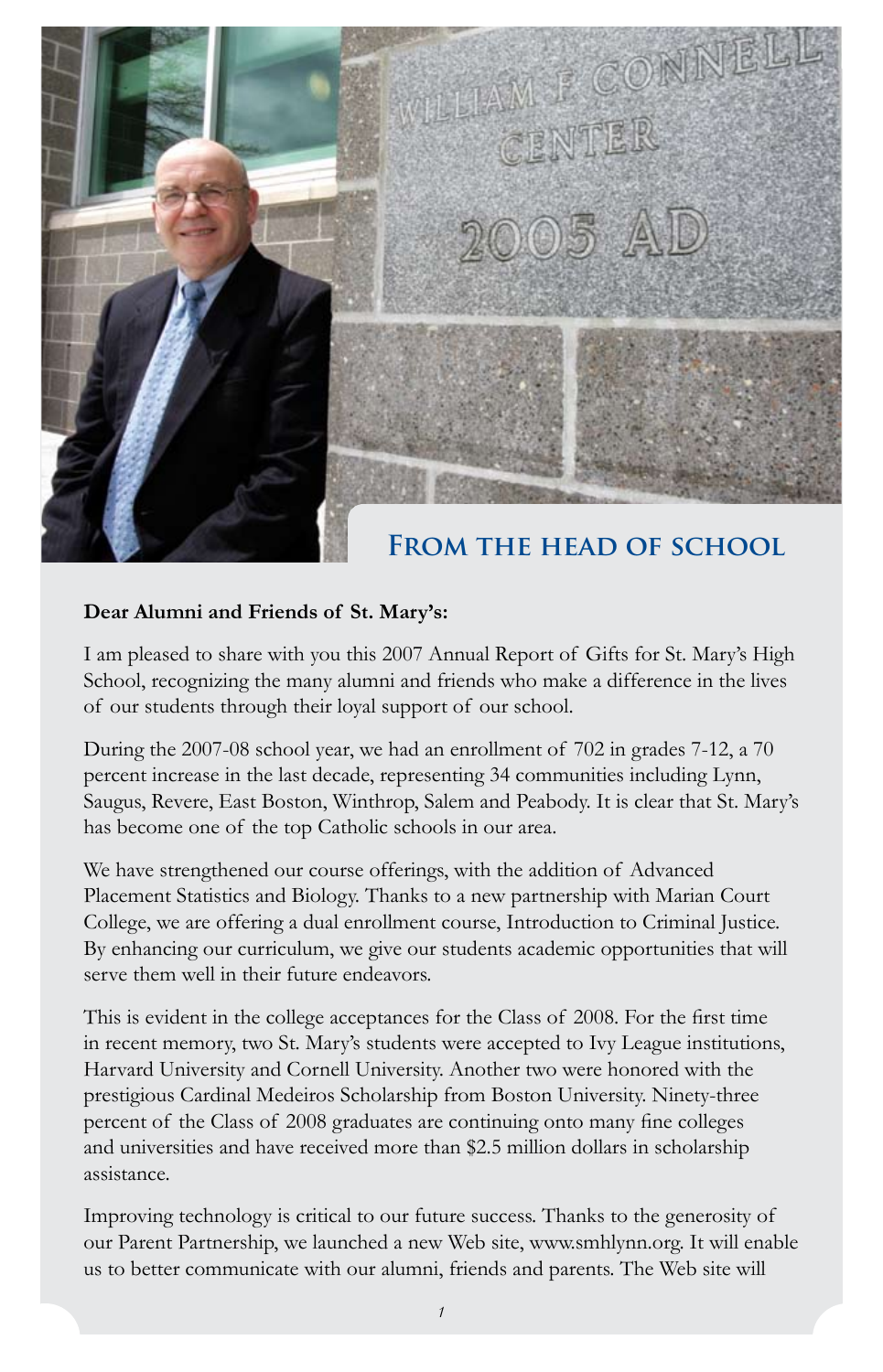"Ninety-three percent of the Class of 2008 graduates are continuing onto many fine colleges and universities and have received more than \$2.5 million dollars in scholarship assistance."



become a resource for students and teachers as more classroom content becomes available online.

We have strengthened our Catholic identity with the expansion of Campus Ministry, providing a full-time staff presence. The St. Mary's High School Chorale enlivens school liturgies with their vibrant music. Two programs, the Community of Sant' Egidio and Rachel's Challenge have been added, all helping to create a solid foundation in Catholic spirituality that complements the classroom experience.

We are pleased by the growth of our athletic and extracurricular programs, with a highlight being the success of our girls hockey team, which finished with a perfect 25- 0 record and won the first Div. 1 state championship in our school's storied history. We are also offering many extracurricular activities that enrich our students including the spring musical, drama festival, and North Shore Science League.

While there are many good things happening at St. Mary's, we recognize that our school faces many significant challenges going forward.

The financial needs of our students and families have increased significantly. While we distributed nearly \$200,000 in financial aid for the upcoming school year, that sum covers only a fraction of the estimated need. Without the continued ability to offer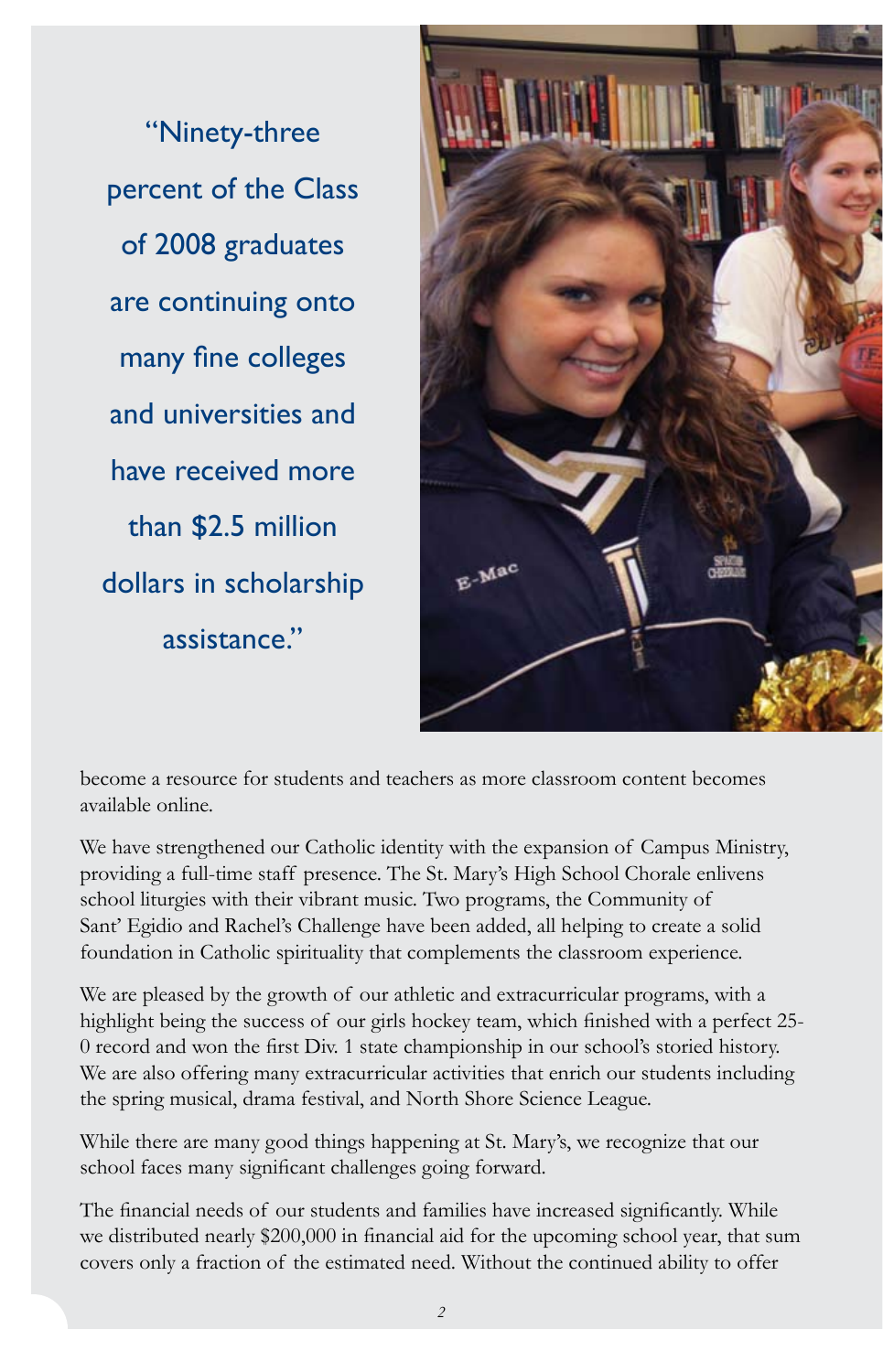

such aid, many students will not be able to attend St. Mary's.

Despite the addition of the magnificent William F. Connell Center, our overall physical plant is aging with improvements needed in several areas including the Cushing Center and Tony Conigliaro Gymnasium along with the Boys High School building. We want to retain our exceptional faculty and staff, offering competitive compensation and expanded opportunities for professional development.

To address these numerous challenges, we commenced our strategic planning initiative, 2015 Vision, and convened task forces and town hall meetings to discuss how we will improve upon the St. Mary's experience in the coming years.

With your continued support, we can meet these challenges and ensure that our 127 year tradition of excellence in Catholic education continues for years to come.

With gratitude and appreciation,

#### **Raymond A. Bastarache, Ed.D. '65**

*Head of School*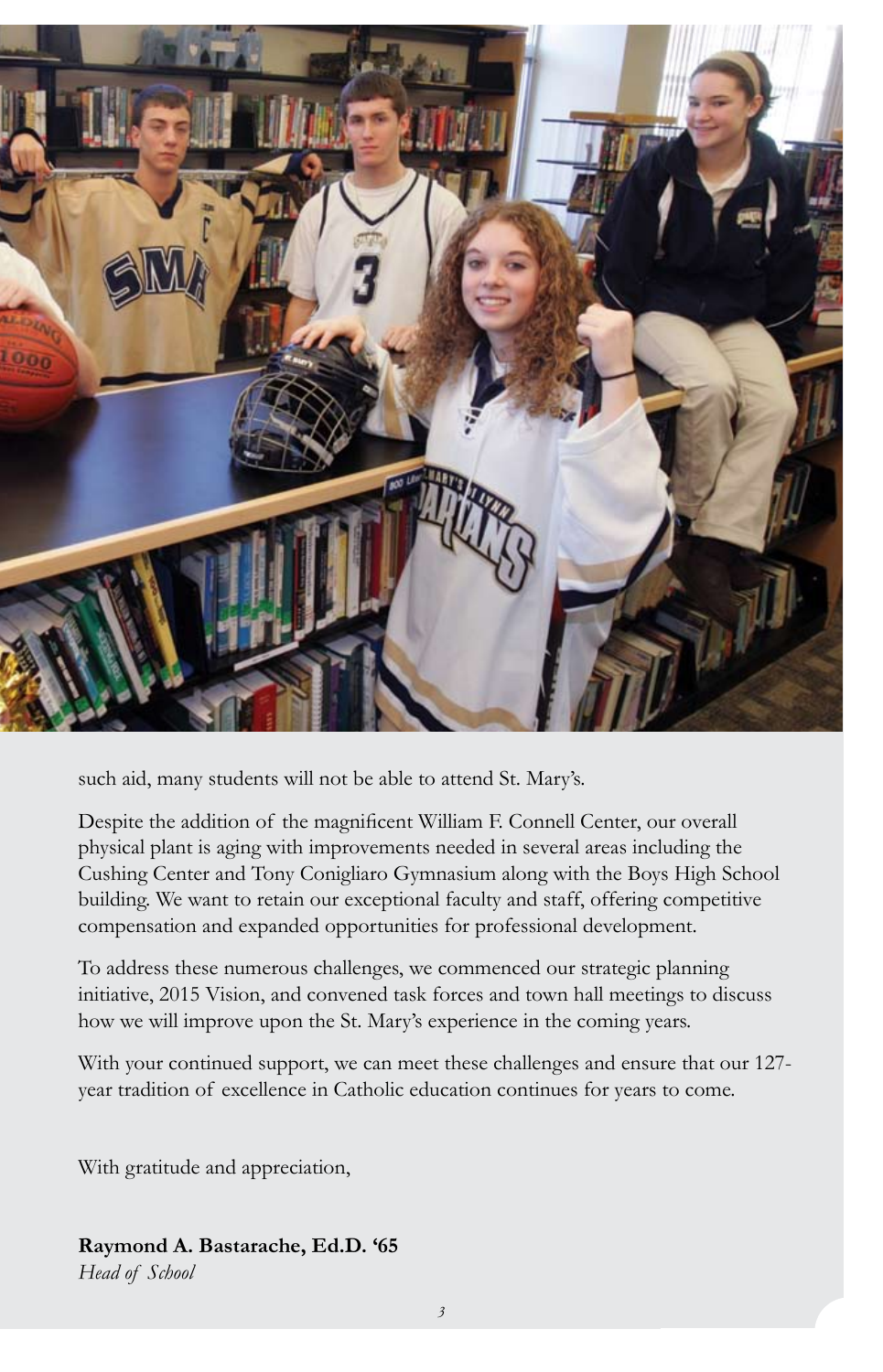



William F. Connell Class of 1955

"Imagine the likes of them doing the likes of that for the likes of me."

The St. Mary's Family nds grateful appreciation to William F. Connell Family

### **From the board chairs**

#### **Dear Alumni and Friends of St. Mary's:**

It is with great pleasure that we speak on behalf of the St. Mary's High School Board of Trustees to offer our thanks for your dedication and commitment to our beloved school.

In October 2007, our yearlong celebration of the 125<sup>th</sup> Anniversary of the founding St. Mary's School culminated in a wonderful, fun-filled Gala, made possible through many hours of hard work by dozens of volunteers. We came together to honor our history, celebrate the school's present success, and look forward to a bright future enlivened by significant challenges. What was most evident in that evening, as it was during the entire anniversary celebration, was how each of us, no matter our connection to St. Mary's, has plays a critical role in the development of this 125 year tradition of excellence in Catholic education.

Thanks to your support, we have been able to expand course offerings, enhance our academic technology, provide needed funds for scholarships and financial aid, and strengthen professional development initiatives for our talented faculty and staff. We are especially pleased by the growth in our Institutional Advancement programs, including the Annual Fund and the St. Mary's Golf Open and All-Time Reunion, as it signifies the strong commitment of our alumni and friends to an exceptional school so important to so many of us.

Most importantly, thank you for continuing to be there for St. Mary's. Without the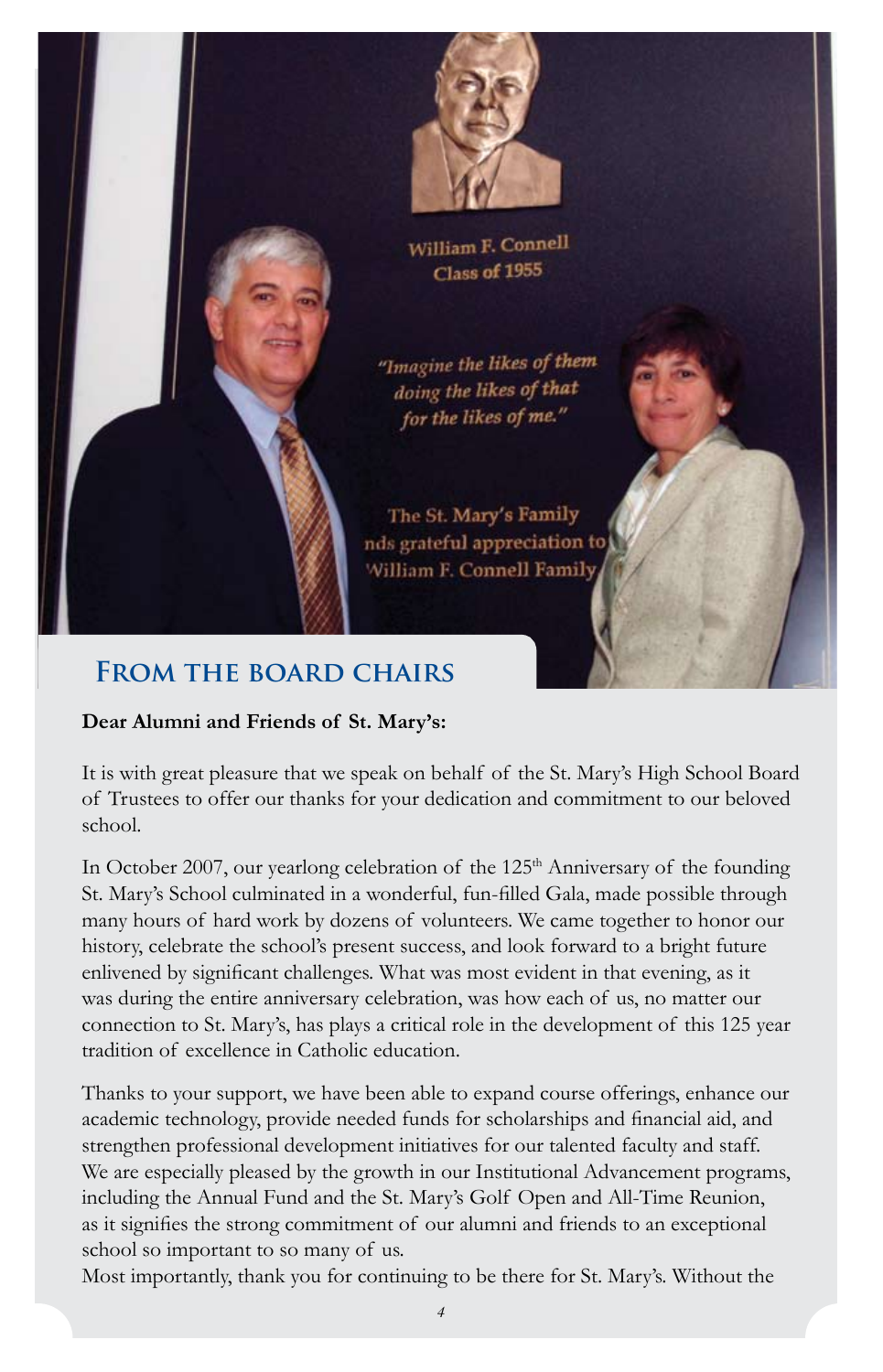"Thanks to your support, we have been able to expand course offerings, enhance our academic technology, provide needed funds for scholarships and financial aid, and strengthen professional development initiatives for our talented faculty and staff."



support of our alumni, parents and friends, we would be unable to provide the affordable, high quality Catholic education offered at St. Mary's High School today. Your loyal support and generosity is most appreciated and needed as we look to build upon the great work being done to ensure that St. Mary's remains a preeminent Catholic institution on the North Shore for generations to come.

Best Regards,

**Anthony F. DiCroce '67***, Chair* St. Mary's Board of Trustees

**Joan Luise Hill '71***, Vice Chair* St. Mary's Board of Trustees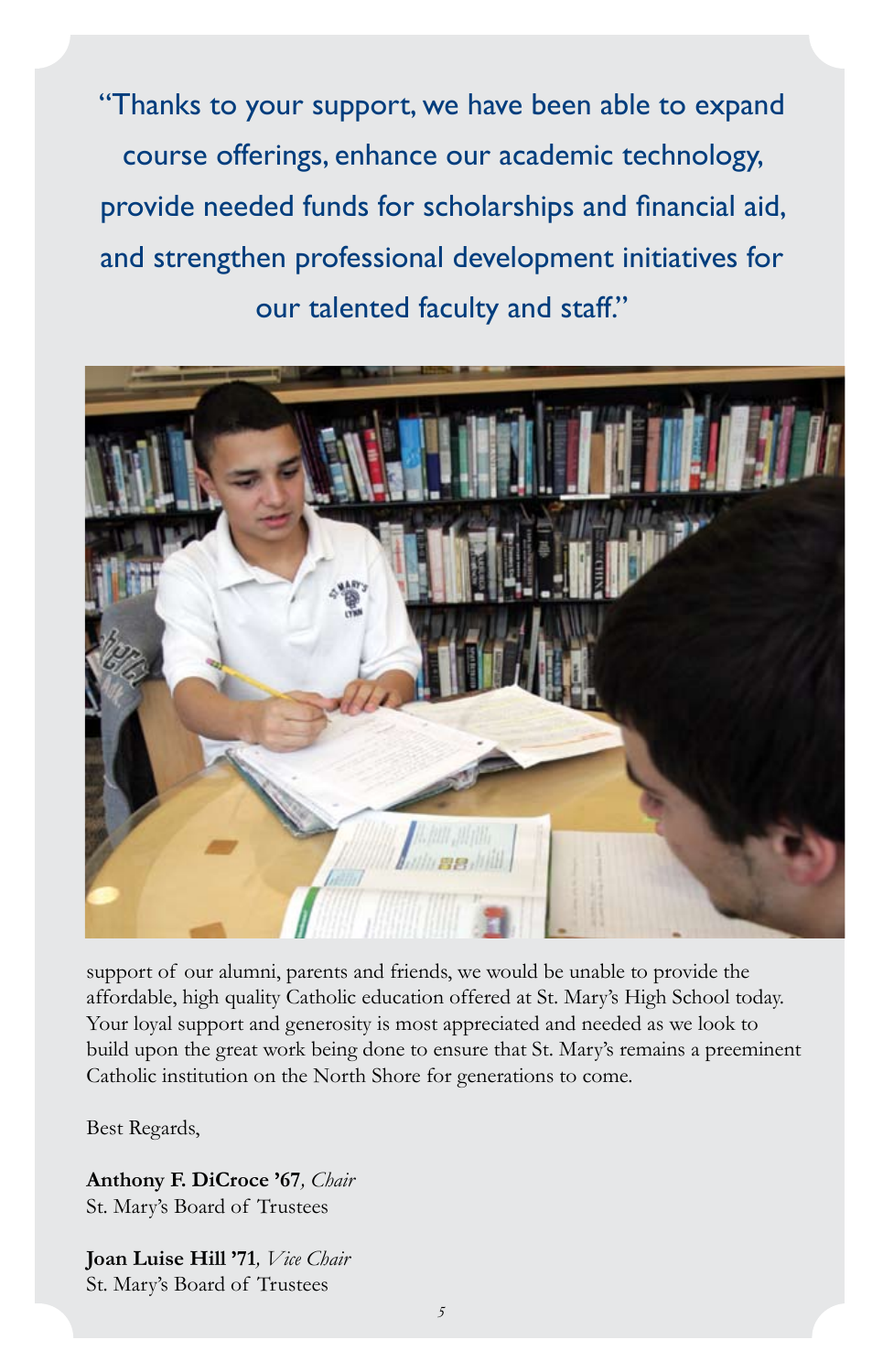# St. Mary's High Sch

### **From the Director of Institutional Advancement**

I am pleased to report that the St. Mary's advancement program continued to grow and thrive in 2007. We gained a great deal of momentum from the Ours is to Build capital campaign and we have been able to sustain that over the last few years, including 2007, which is detailed in this report.

As you know, St. Mary's has undergone a remarkable renaissance over the past 15 years. Thanks to the leadership of Msgr. Garrity and our board of trustees, our school is as strong as it has ever been in 127 years of educating the young people of greater Lynn.

The key to continued success remains rooted in the extended St. Mary's family, not only the experienced faculty and the administrative team, but also everyone who is committed to our school: trustees, volunteers, alumni, parents and friends.

Thank to the generosity of all of those constituencies, 2007 was a very successful year for Institutional Advancement at St. Mary's. The Annual Fund realized its highest dollar total ever, with more than \$380,000 in gifts contributed by more than 1,200 individuals, companies and organizations.

The Annual Fund is the backbone of our fundraising, with funds raised used for operational expenses, scholarships and tuition assistance, as well as educational and technological support.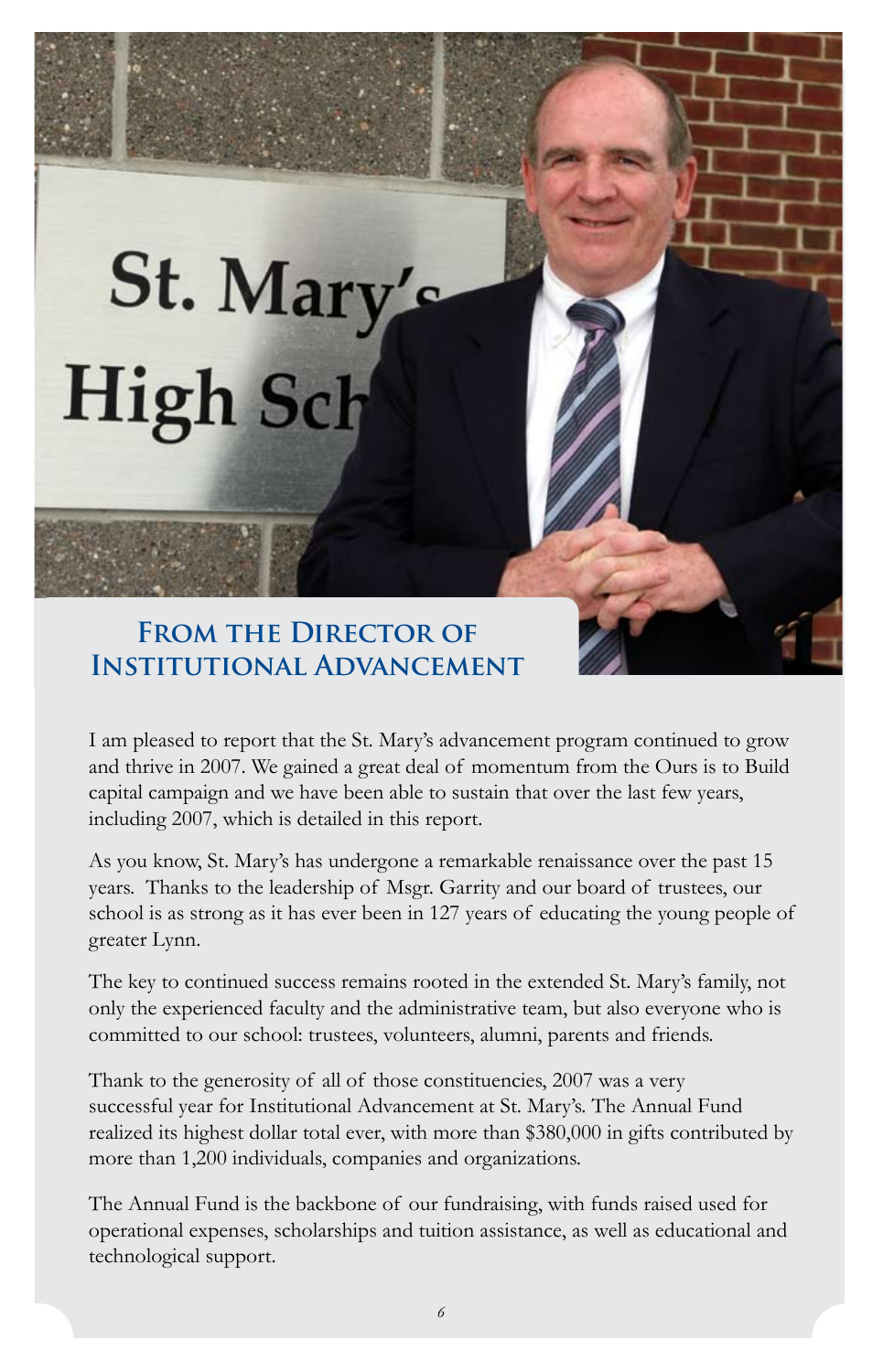# **Annual Fund growth 1998-2007**



We had 136 members of the Richard Cardinal Cushing Society in 2007, exactly twice as many as five years prior. Sister Janet Eisner '58, S.N.D., who served as Commencement speaker for the Class of 2008, will be honored as the 2008 Cardinal Cushing Award recipient in December.

In conjunction with the school's 125th anniversary, St. Mary's launched the Legacy Scholarship Fund, to which \$250,000 was committed in 2007. The Patrick M. Reddy Scholarship Fund stands at more than \$70,000, thanks to the efforts and generosity of Patrick's many family and friends.

The Monsignor John Dillon Day Society was launched in 2007 to assist in the creation of planned long-term gifts such as bequests and charitable trusts. A member of the Girls High Class of 1944 recently bequeathed \$30,000 to St. Mary's.

Beyond the financial support that is so vital to St. Mary's, also important is the alumni networking and activity that takes place locally and nationwide. We maintain communication with our alumni in a variety of ways, including the St. Mary's Educator newspaper and our online community at www.smhlynn.org. In the past year, alumni events were held in cities throughout the country, including: New York; Washington, D.C.; Baltimore,; Atlanta; Naples, Fla.; and Phoenix.

On behalf of our students who directly benefit from your generosity, please accept my sincere appreciation for your continued support of St. Mary's.

Sincerely,

**Michael MacNeil** *Director of Institutional Advancement*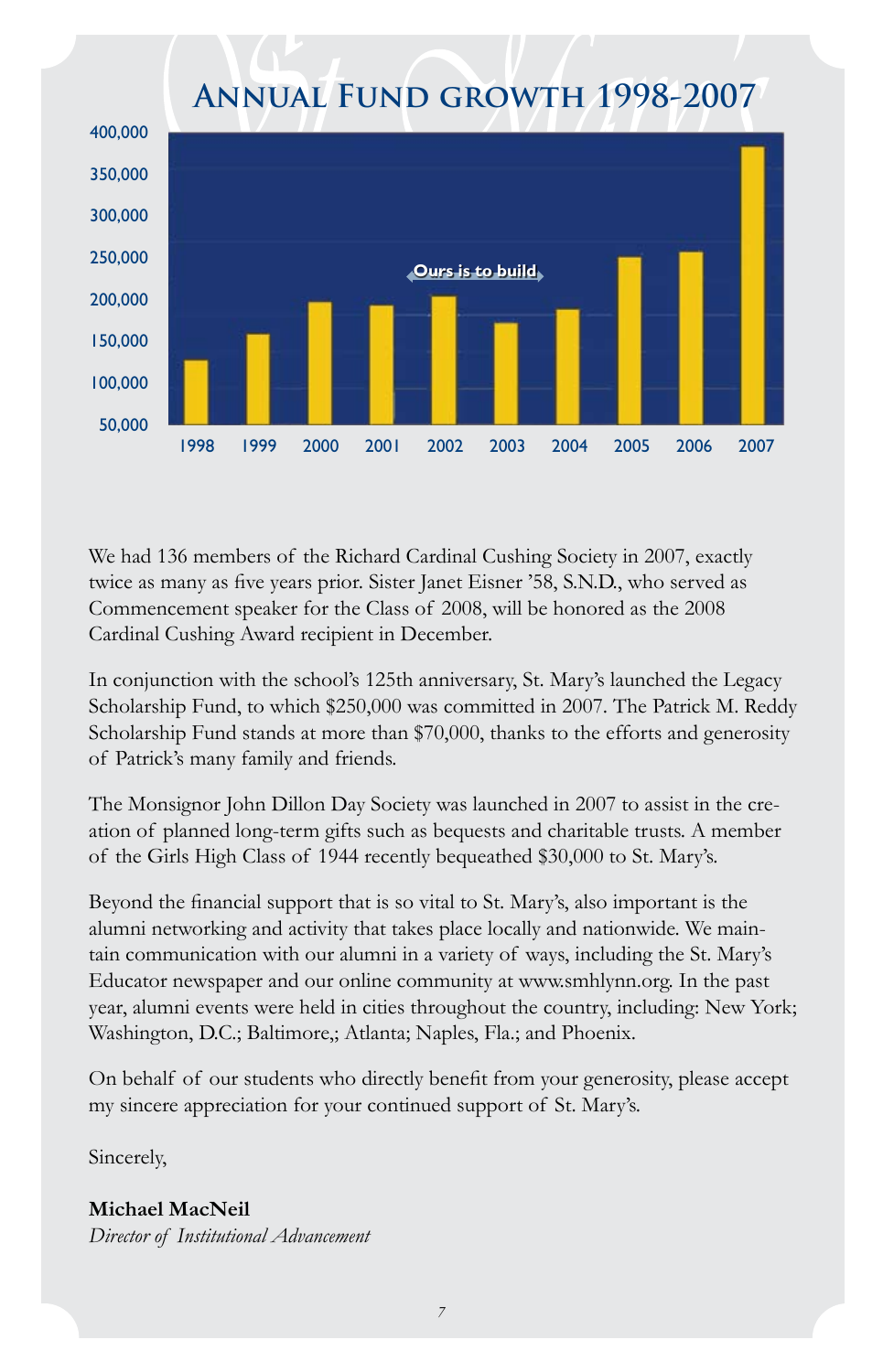# **Giving 2007**

# **Giving Levels**

Monsignor Strain Guild **(\$25,000-)**

1881 Founders Guild **(\$10,000-\$24,999)**

St. Joseph Guild **(\$5,000-\$9,999)**

Notre Dame Guild **(\$2,500-\$4,999)**

Monsignor Sherlock Guild **(\$1,000-\$2,499)**

Marian Circle **(\$500-\$9,999)**

Marian Associate **(\$250-\$499)**

Spartan Circle **(\$100-\$249)**

Blue & Gold Donor **(up to \$99)**

# **Trustees**

St. Mary's High School is grateful to the board of trustees for their leadership in furthering the mission of the school.

#### Monsignor Strain Guild

William S. Mosakowski John J. Schickling '57

#### 1881 Founders Guild

Anthony F. DiCroce '67 Edward M. Grant '72 John B. King '66 Glenn L. Morris '65

#### St. Joseph Guild

Dr. Raymond A. Bastarache '65 Edward T. Calnan '57 Walter A. Cuffe '58 Rev. Msgr. Paul V. Garrity James F. Greeley '67 Joan Luise Hill '71

Notre Dame Guild Dr. Elizabeth A. Twomey '52 Leslie C. Vitale

#### Monsignor Sherlock Guild

T. Richard Cuffe '63 Walter J. Gallo '54 Christina M. McCann '56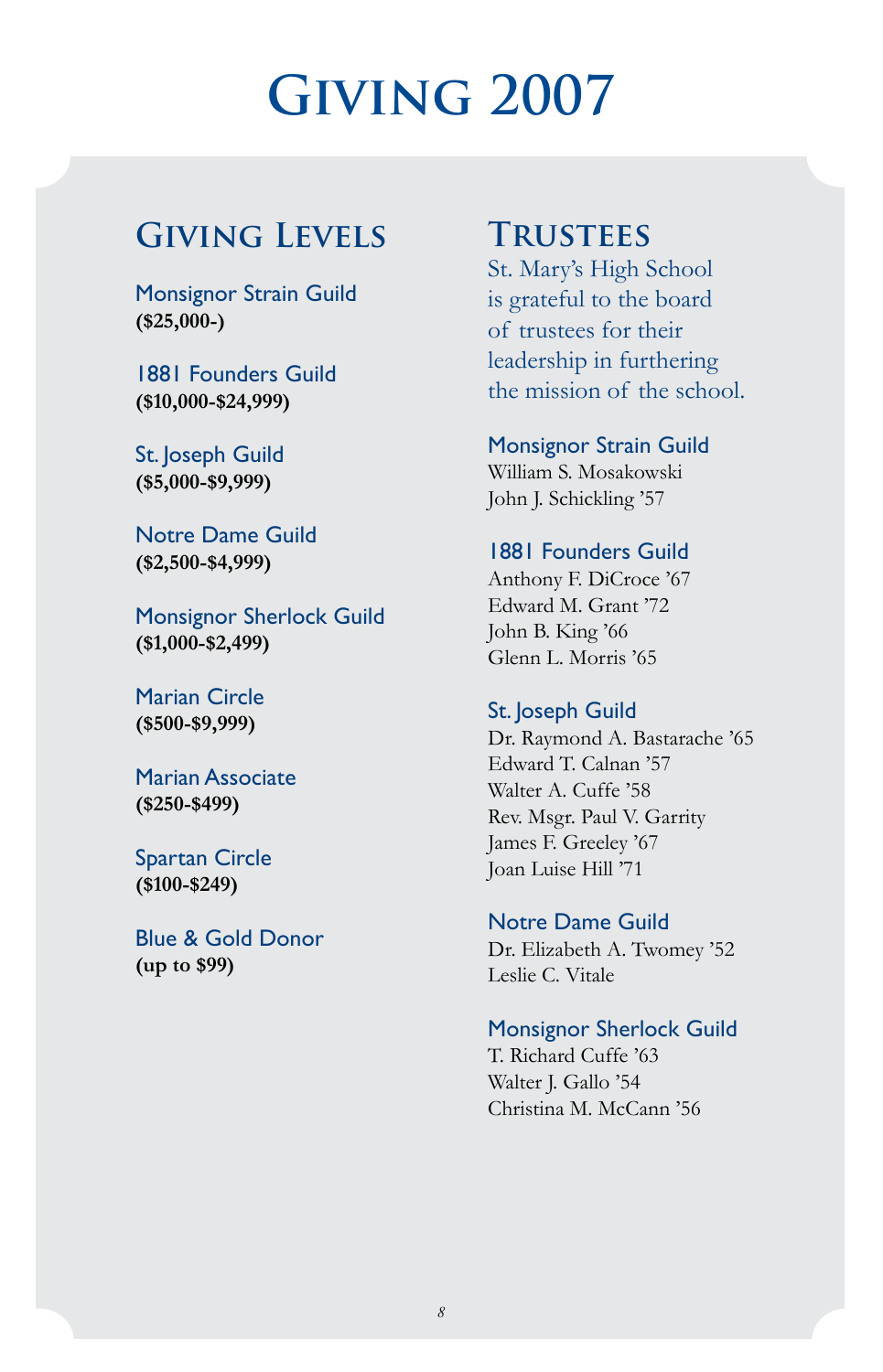# **Cardinal Cushing Society**

Alumni, family and friends who gave a minimum of \$500

#### Monsignor Strain Guild

Mr. and Mrs. James G. Baldini '66 The Catholic Schools Foundation Margot C. Connell General Electric Foundation The Peter S. and Carolyn A. Lynch Foundation Mr. and Mrs. William S. Mosakowski The James W. O'Brien Foundation Mr. and Mrs. John J. Schickling '57

#### 1881 Founders Guild

James F. Affonco '63 Robert J. Devereaux '52 Mr. and Mrs. Anthony F. DiCroce '67 John W. Foley '44 Jansi Chandler and Edward M. Grant '72 Mr. and Mrs. Paul A. Gustafson '59 Charles E. Harwood Trust Mr. and Mrs. Edmund F. Kelly Mary P. '67 and John B. King '66 Glenn L. Morris '65 Catherine A. Mulcahy Our Lady Star of the Sea Parish, Rev. Michael L. Steele, Pastor Mr. and Mrs. Thomas W. O'Brien '52 Mr. and Mrs. Richard J. Palleschi '58 Michael '80 and Susan Reddy '81

#### St. Joseph Guild

#### A Friend

Dr. and Mrs. Raymond A. Bastarache '65 Mr. and Mrs. Edward T. Calnan '57 Rev. William W. Campbell '46 Attorney and Mrs. James J. Carrigan '59 Mr. and Mrs. Edward C. Collins '52 Dr. Paul M. and Linda A. Colombani '68 Mr. and Mrs. John M. Connors Jr. Mr. and Mrs. Walter A. Cuffe '58 The Carol DiMaiti Stuart Foundation Mr. and Mrs. Thomas L. Demakes Rev. Monsignor Paul V. Garrity Gerondelis Foundation Mr. and Mrs. James F. Greeley '67 Mr. and Mrs. John J. Green '67 Eugene and Joan Luise Hill '71 Holy Family Parish, Rev. Gregory J. Mercurio, Pastor Robert G. Irvine '69 Mr. and Mrs. John J. King '55 Jean Lepore Elizabeth Cullinan and Edward L. Lynch '59 J. Brian and Nancy J. McCarthy '69

Ellen M. O'Connor '63 Elizabeth A. '59 and Thomas F. Quinn '58 Bruce A. and Marie E. Ryan '59 St. Gerard Majella Parish, Rev. John Sullivan, Pastor Jon Ebacher and Jill T. Wannemacher '64 John F. Welch '46

#### Notre Dame Guild

Frank and Deborah DePasquale Rev. Charles T. Duggan '36 Eastern Bank Charitable Foundation Robert C. Gaudet Mr. and Mrs. Owen B. Lynch '52 Lynn Police Relief Association Mark M. McGuire '75 Paula Plum '71 Mr. and Mrs. Neal A. Price '69 Mr. and Mrs. Michael A. Ruane '67 Vollie Fields and Elizabeth A. Twomey '52 St. Thomas Aquinas Parish, Rev. Terence P. Curley '62, Pastor Leslie C. and Margaret Vitale

#### Monsignor Sherlock Guild

Brother Arcadius S. Alkonis, C.F.X. '48 Mr. and Mrs. Richard C. Arsenault Richard R. Audette '65 Bank of America Foundation Marie Blair '43 Blessed Sacrament Parish, Rev. John F. Mulloy, Pastor Thomas S. and Madeline A. Bourke '65 Anne J. Brennan Mr. and Mrs. Michael J. Brennan Jr. '65 Mr. William F. Burns Jr. '73 Kathleen Shea and Philip M. Carney '63 Mr. and Mrs. Kenneth Carpi Jr. Mr. and Mrs. Richard P. Carter '58

#### **Cardinal Cushing Society recent growth in membership**



**Leadership giving (\$1000 & above)**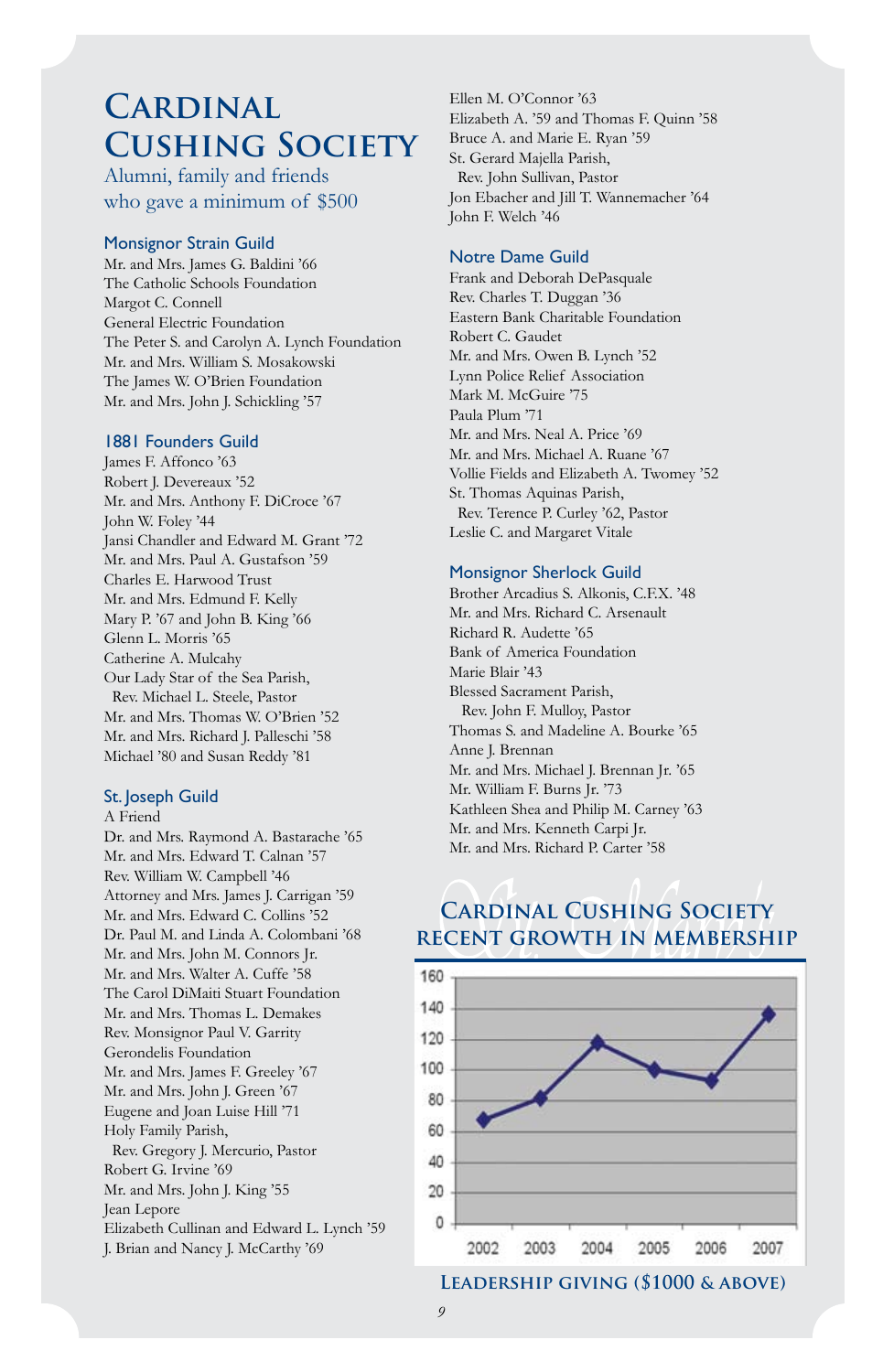

Hon. Edward J. '68 and Elizabeth M. Clancy '84 Mr. and Mrs. Robert F. Conlon '64 Edward V. Connolly Scholarship Fund Paula J. Connolly Mr. and Mrs. T. Richard Cuffe '63 Edward J. Dempsey '60 Mr. and Mrs. Albert V. DiVirgilio '59 The Eaton Corporation Alice H. Evans '61 Mr. and Mrs. Walter J. Gallo '54 General Electric Company Francis E. '68 and Patricia A. Gill '71 Maureen C. Gilroy '63 Grantham, Mayo, Van Otterloo & Co., LLC Mr. and Mrs. John F. Greeley '59 Robert and Ann Dowling-Green '64 Ann M. Horbaczewski '65 Mr. and Mrs. Robert W. Kaminski '68 Francis J. Keaney Jr. '43 Doug Kennison Rev. Edward M. Keohan Mary Kiley Mr. and Mrs. James L. Lamothe Jr. Mr. and Mrs. David Lee Mr. and Mrs. Richard J. Lombard '62 Dr. and Mrs. Richard J. Luise '74 William P. and Sheila I. Martin '63 James and Christina M. McCann '56 John McGrail Joan C. McQuillan '46 Mr. and Mrs. Frank McCormick Terence A. McGinnis '63 Judith A. and James L. McGuinness Jr. '56 Kevin M. Mitchell '65

James D. and Patricia A. Moore '62 Darrin Ball and Marnie R. Moore '87 Mr. and Mrs. Francis J. Nagle '42 Margaret C. O'Brien '47 Paul Terrence O'Grady '55 Imelda C. Owens '47 Ann Marie Reen '59 Maj. Gen. Kenneth L. '46 and Marie C. Robinson '48 Doris R. Rogalski The Rooney Family Francis E. '64 and Donna J. Rose '65 St. John the Evangelist Parish, Rev. Clyde Chetwynde, Pastor St. Margaret's Parish, Rev. George E. Morin, Pastor William T. Sherry '63 Mr. and Mrs. David M. Smith '62 Shelagh K. Smith '69 John F. Solan '56 Mr. and Mrs. Daniel F. Sullivan Jr. '53 Massachusetts Bay Transportation Authority Robert J. Williamson '62

#### Associate Members

*Associate membership in the Cardinal Cushing Society is conferred on those young alums who have demonstrated leadership in giving, at the following levels:*  5-10 years \$500+  $1-4$  years  $$250+$ 

James F. Buckley '06 Thomas E. Johnson '03 Daniel T. Ruggiero '07 Andrew J. Russo '99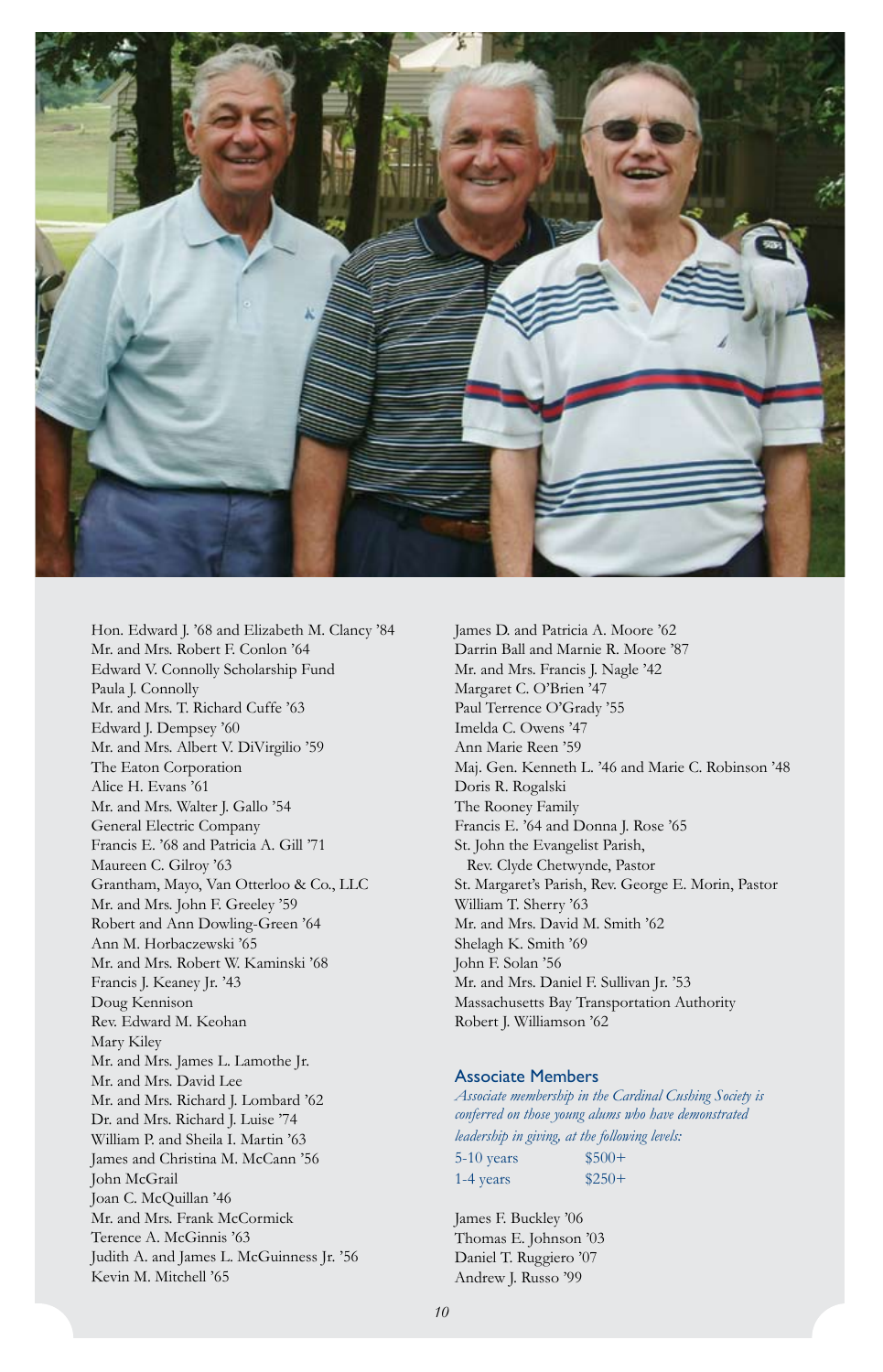# **ALUMNI**

St. Mary's is proud to have active and dedicated alumni. We sincerely appreciate each gift and thank every one of our alumni for their generous support.

#### **1934**

Participation 17% Total amount \$600

Marian Circle James F. Prendergast

#### **1935**

Participation 17% Total amount \$150

Spartan Circle Mr.Joseph A. Sullivan

#### **1936**

Participation 6% Total amount \$3,000

Notre Dame Guild Reverend Charles T. Duggan

#### **1937**

Participation 11% Total amount \$1,050

Marian Circle Joseph P. Burke

#### **1938**

Participation 17% Total amount \$863

#### Marian Associate Robert W. Attridge

Francis B. Valeri

Spartan Circle Miriam M. Carney John N. Nestor

#### **1939**

Participation 14% Total amount \$400

Spartan Circle Thomas J. Brennan

Anna H. McDonald Joseph L. O'Brien

#### Blue and Gold Donor

Mary A. Brienzo Rita A. Cahill

#### **1940**

Participation 9% Total amount \$70

#### Blue and Gold Donor

Mary C. Cardillo June C. Clark

#### **1941**

Participation 16% Total amount \$275

Marian Circle James C. Glidden

#### Spartan Circle John P. Keilty Jr. Virginia R. Wall

Blue and Gold Donor

Eleanor P. Holland Francis H. McCarran Jr.

#### **1942**

Participation 19% Total amount \$3,455

Msgr. Sherlock Guild Francis J. Keaney Jr. Francis J. Nagle

Marian Associate Julia M. Sadler

Spartan Circle Joseph C. Farmer John H. Hamson Dr.Donald J. MacPherson

#### **1943**

Participation 21% Total amount \$2,645

Marian Circle John F. Boyle

#### Spartan Circle

John J. Corcoran Edward L. Cuthbert Jr. Phyllis M. Hazel Francis X. Smith Msgr. Sherlock Guild Marie Blair

#### Blue and Gold Donor

Wilbur E. Brisson Phyllis M. Colombani James J. Cotter Leroy J. Doane Claire Dunleavy Jeanne D. Hickey Joseph D. Kane Joseph P. Martin Mary J. O'Leary Francis W. Scally

#### **1944**

Participation 22% Total amount \$17,180

#### 1881 Founders Guild

John W. Foley Marian Circle William F. Aylward Charles J. Taylor

#### Spartan Circle

Helen Kaminski Paul A. Kirby Marilyn A. Moriarty

#### Blue and Gold Donor

Alfred J. Belliveau Patricia A. Brady Theresa F. Doucette Francis X. Farmer Jeanne M. Fox Catherine M. George Henry E. Hanagan Katherine R. Lee Robert E. Lee Grace M. Mordarski Elinor M. O'Brien, Ph.D.. Janet R. Regan Mary E. Vaillancourt

#### **1945**

Participation 24% Total amount \$6,770

St. Joseph's Guild Rev. William W. Campbell

Marian Circle A. James Lynch

#### Spartan Circle

Kathleen G. Dineen, Ph.D.. Roger E. Furey Mary T. Luise Fenton J. McDonough Phyllis M. Shea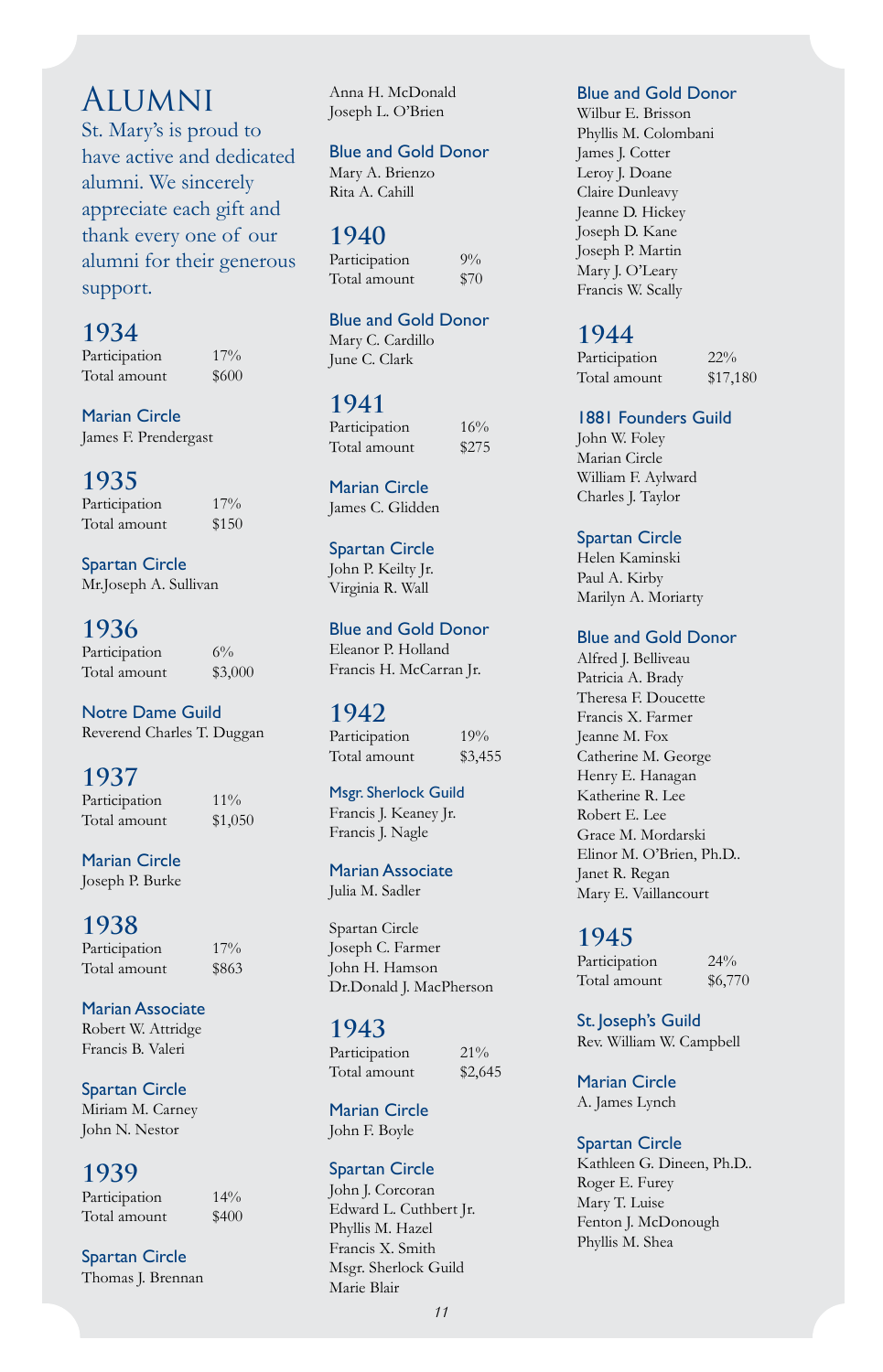#### Blue and Gold Donor

Helen Marie Barrett Sister Florence T. Barton, CSJ Claire E. Costello Helen English Helen M. Fleming Richard F. Hartnett Antoinette M. Hartnett Ruth T. Hayes Philip J. Killion Marilyn H. Letvinchuk Mary I. MacLean Thomas P. McDonough Richard B. McManus Patricia A. Newcomb Sister Theresa Pond, CSJ Theresa D. Vincent

#### **1946**

| Participation | $32\%$   |
|---------------|----------|
| Total amount  | \$12,155 |

#### St. Joseph's Guild

John F. Welch

#### Msgr. Sherlock Guild

Joan C. McQuillan Major Gen. Kenneth L. Robinson, USMC (RET)

#### Marian Circle

Mr.Arthur Gauvain Patricia A. Lynch Rita McCarthy Robert J. Weber

#### Spartan Circle

Corinne R. Barry Marie Janet Dawson Paul A. Devereaux John Donoghue, Ph.D.. Julie A. Griffin Robert J. Kennedy Robert V. Noone Edward J. Ray Jr. Margaret A. Salvucci Rev. William F. Sullivan Rita A. Wall Leo J. Watts

#### Blue and Gold Donor

Joan P. Brady Lucianne E. Calder Anna C. Dusseault James L. Galvin Mary C. Gleason Patricia Hill Charles J. Hoen Theresa J. Kane Marjorie E. Kane

William J. Landergan Jr. Elizabeth A. O'Connor George J. O'Shea Claire M. Polcari Pauline D. Powell Patricia H. Scally Sister Julia St. John, S.N.D. Virginia Taddeo Paul K. Tucker

#### **1947**

Participation 59% Total amount \$6,506

Marian Associate Rita M. McNeely

#### Spartan Circle

James C. Callahan Carol D. Callahan Dr. Samuel P. Carito, D.D.S. Dorothy E. Fernekees Benjamin W. Gallagher Margaret M. Hanagan Charles A. Holmes Margaret T. Kane Paul F. Keating Rev. Thomas B. Morgan Maurice J. Moroney Paul E. O'Brien Hon. Joseph E. Rodgers Dolores A. Scanlan Genevieve A. Tyrell Msgr. Sherlock Guild Margaret C. O'Brien Dr. Imelda C. Owens

#### Blue and Gold Donor

Dympna Adams Claire L. Anderson Jean Bishop Mary C. Bongiorno Edward A. Cannon Nancy A. Cella Maureen C. Conrady Marion F. Costello Peter J. Cunningham Francis J. Cuthbert Jean Davey Patricia D. Dineen Sister Frances T. Donahue, S.N.D. Patricia Dunn Mary R. Fitzsimons Sister Camella A. Gambale, CSJ Theresa E. Gately Patricia J. Grindrod Marguerite V. Hagan Pauline M. Hart Una M. Hartwell Martin J. Healey Bernard J. Hopkins

Anna F. Horgan Elizabeth C. Kasle Lillian M. Kondroski Gertrude Landergan Rev. John F. Leonard Marilyn E. Marchand Barbara J. Martin Mary I. McCall Elizabeth McHugh John W. Murtagh William F. Nicholson Maureen O'Connell Marilyn Paget Anne Pelletier John J. Pohlmeyer Patricia Rooney Quirk Joan A. Salerno Elizabeth Saunders William P. Saunders Louise M. Sonia Sister Margaret M. Stinson, CSJ Loretta A. Surette Lorraine C. Therrien Henrietta Trahant Mary E. Valeri Phyllis T. Wallace Dorothy F. Zimirowski

#### **1948**

Participation 28% Total amount \$4,590

#### Msgr. Sherlock Guild

Brother Arcadius S. Alkonis, C.F.X. Marie C. Robinson

#### Marian Circle

Anne M. Casey

#### Marian Associate

Dorothy Bemis Robert G. Connors Anna R. Loughlin

#### Spartan Circle

Chester P. Buras Marilyn J. Cole Frederick M. Cole Virginia A. Felteau Arthur E. Grady Eric L. Johnson Richard J. Nagle Mary P. O'Leary Richard J. Russell

#### Blue and Gold Donor

Genevieve M. Conigliaro Eleanor Joyce Connolly Eileen Currie Mary R. Dejoy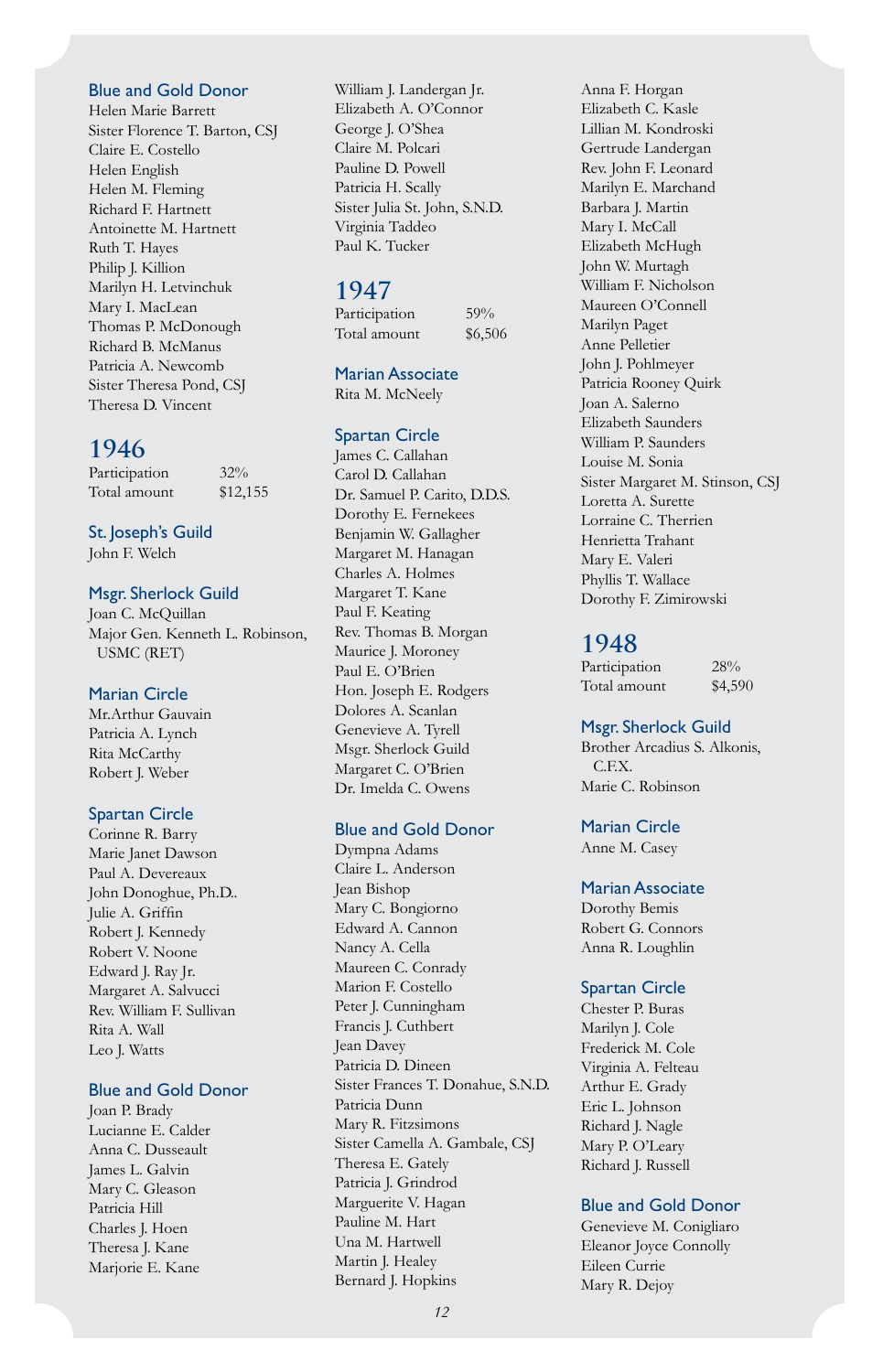Margaret L. Driscoll Paul A. Dumas Teresa D. Dumont Lorraine M. Francullo Richard L. Kelty Patricia M. Kennedy Rosalee M. Kinane Gilbert J. Letarte Raymond W. Levesque Mary T. McDonough Richard F. McGee Anne F. Neary Margaret M. Piccola Donald E. Pierce Helen C. Poole Viola M. Reed Robert C. Rennick Edward F. Ryder Mary T. Valla

#### **1949**

Participation 15% Total amount \$1,810

Marian Associate

M. Constance Dillon John J. Imperial

#### Spartan Circle

Arthur J. Frawley Jr., Esq. John H. Keating William C. Lynch John F. Marrs John Q. Neenan Mary M. Neill John A. Stinson

#### Blue and Gold Donor

Barbara M. Capone M. Norma Courtney Aileen T. Crowley Eileen J. Donoghue Marguerite M. Farrell Harold F. Hayes Jr. Janet M. LeBlanc Anthony P. McIlvenna Lauretta M. Nardone William E. Sheppard Sr. Richard H. Sine

#### **1950**

Participation  $20\%$ Total amount \$2,795

Marian Circle

Walter J. Opolski

#### Marian Associate

Maureen A. Imperial John H. Keenan Mary T. McDonough

#### Spartan Circle

Carol P. Cashman John C. Cronan Nancy C. Kelley Marion T. Kenny Bernard L. Lucier R. Gaynor Riley Raymond A. Vaillancourt Charles H. Wesson Jr.

#### Blue and Gold Donor

Anne M. Bresnahan Esther M. Chessey James E. Clark Patricia A. Cornacchia Ann Patricia Dennis Jean E. Devereaux William F. Downes Edward P. Duffy Alice M. Ellis Maura E. Emery Vincent J. Fabucci Jr. Margaret C. Gorman John J. McLaughlin Mary B. Modugno James E. Murphy Jacqueline M. Reynolds Barbara B. Sullivan Sister Felicia Szymanowski, FSSJ

#### **1951**

Participation 21% Total amount \$2,280

#### Spartan Circle

Edward J. Devine Patricia A. Donahue James J. Gilhooley John T. Halligan Jean R. Malenfant Francis A. McDonough John F. Minihane Thomas J. Morris Sr. Joseph A. O'Keefe Sr. Mary A. Pozzi Mary I. Purucker Carole A. Sullivan Leo M. Sullivan Harold E. Whittenberger

#### Blue and Gold Donor

Eleanor F. Barry William J. Bernard Patricia A. Bragdon Betty J. Briscoe Shirley M. DeRoche Albert R. Farina Patricia A. Flaherty Mildred T. Gates

Kathleen L. Gaudet Mary Lou Goodwin Mary J. King Paul Laubner John J. Luz Marie Murphy

#### **1952**

Participation 25% Total amount \$51,460

#### 1881 Founders Guild

Robert J. Devereaux Thomas W. O'Brien

St. Joseph's Guild Edward C. Collins

#### Notre Dame Guild

Owen B. Lynch Esq. Elizabeth A. Twomey, Ph.D..

#### Marian Circle

John J. Bradley Nicholas A. Consoles Robert M. Wesson

Marian Associate Marguerite E. Callahan

#### Spartan Circle

Marylou Brown Priscilla A. Cipriani John G. Conlon Maureen C. Feenan Ann M. Glowik John H. Kennedy Sr. Alice T. Manias P. Leon Nault William T. Price Charles E. Sanphy Roland N. St. Pierre

#### Blue and Gold Donor

Donald Bishop Ernie Bragdon Glenn Demers Lorraine A. Desrosier Carole M. Flynn Mary J. Frontiera-Altmaier Mary Guptill Elizabeth Hubka Lillian Ledger Barbara J. Masten Jean McDermott David C. Moynihan Shirley B. Panopoulas Eileen B. Reichardt Daniel O. Travers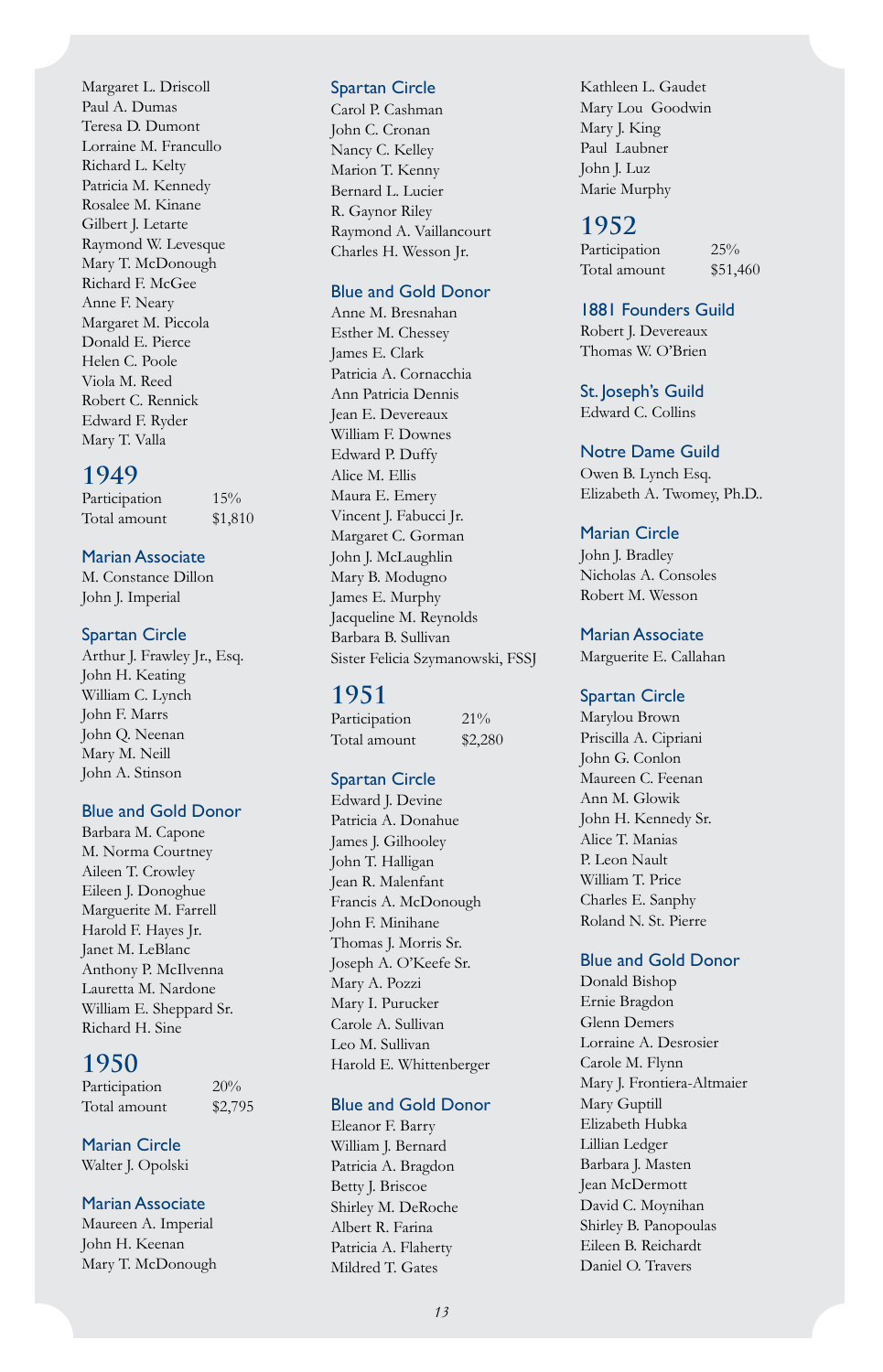Participation 28% Total amount \$6,080

#### Msgr. Sherlock Guild

Daniel F. Sullivan Jr.

#### Marian Circle

Peter B. Lanzillotti James P. McGovern

#### Spartan Circle

Ronald D. Ayotte Peter E. Burns Katherine B. Clancy William E. Cohane Jr Joanne L. Conlon Joan E. Cronin Joanne M. Denny John A. Donahue Mary F. King H. Joseph Maney Ronald W. Plutnicki Patrick J. Ryan Jr. Mary J. St. Pierre

#### Blue and Gold Donor

Joan F. Barceleau

Wanda S. Blago Richard C. Cameron Jr. Rose M. Cataldo Patricia Forbes Mary Hanson Elizabeth M. Janiak John E. Keon Carmel M. Langin Richard F. Long Janet P. McGovern H. Patricia McWalters Claire D. Moseley Natalie J. Moynihan Maria A. Plante Joanne M. Reynolds Rita V. Ringer Patricia M. Romano John F. Rowe Mary C. Toohey Patricia A. White

#### **1954**

Participation 26% Total amount \$5,285

Msgr. Sherlock Guild Walter J. Gallo

# Top 10 classes

| <b>PARTICIPATION</b><br><b>LEADERS</b> |     | <b>TOTAL DOLLARS</b><br><b>RAISED</b> |             |
|----------------------------------------|-----|---------------------------------------|-------------|
| 1947                                   | 59% | 1966                                  | \$83,745.00 |
| 1955                                   | 33% | 1957                                  | \$58,710.00 |
| 1946                                   | 32% | 1952                                  | \$51,460.00 |
| 1948                                   | 28% | 1959                                  | \$45,675.00 |
| 1953                                   | 28% | 1967                                  | \$39,114.00 |
| 1954                                   | 26% | 1958                                  | \$35,940.00 |
| 1952                                   | 25% | 1965                                  | \$34,944.00 |
| 1956                                   | 25% | 1963                                  | \$31,015.00 |
| 1945                                   | 24% | 1944                                  | \$17,180.00 |
| 1957                                   | 23% | 1969                                  | \$16,325.00 |

#### Marian Circle

James E. Carter Philip D. Moran Esq.

#### Marian Associate

Hugh F. Mulligan

#### Spartan Circle

Maureen A. Balsom John R. Connor Rita M. Cotter Paul W. Crist Helen M. Durgin John J. Forry Cynthia M. Galeazzi Alice McCarthy Shaun P. McCormack Mary P. Meedzan Alice O'Leary Reverend Lawrence E. Pratt Dorothy F. Ross

#### Blue and Gold Donor

Mary D. Aboozia Joan M. Andrews James T. Andrews Robert E. Black Sheila Calos William P. Casey Marie Clarke Patricia Conley Rev. Michael J. Connolly, SJ Ann E. Doherty R. Jean Dow Louis P. Dupuis Bernadette A. Gilbert Marion G. Gustavson Thomas J. Kehoe Richard P. Kenny Kathleen J. LeDonne Catherine T. Lundergan Joseph L. Martel David D. McCann Esther Murray Robert B. O'Connell Elizabeth J. Travers

#### **1955**

Participation 33% Total amount \$8,370

St. Joseph's Guild John J. King

Msgr. Sherlock Guild Paul Terrence O'Grady

#### Marian Associate

Mary Lou Cahalane Mary Ann Ryan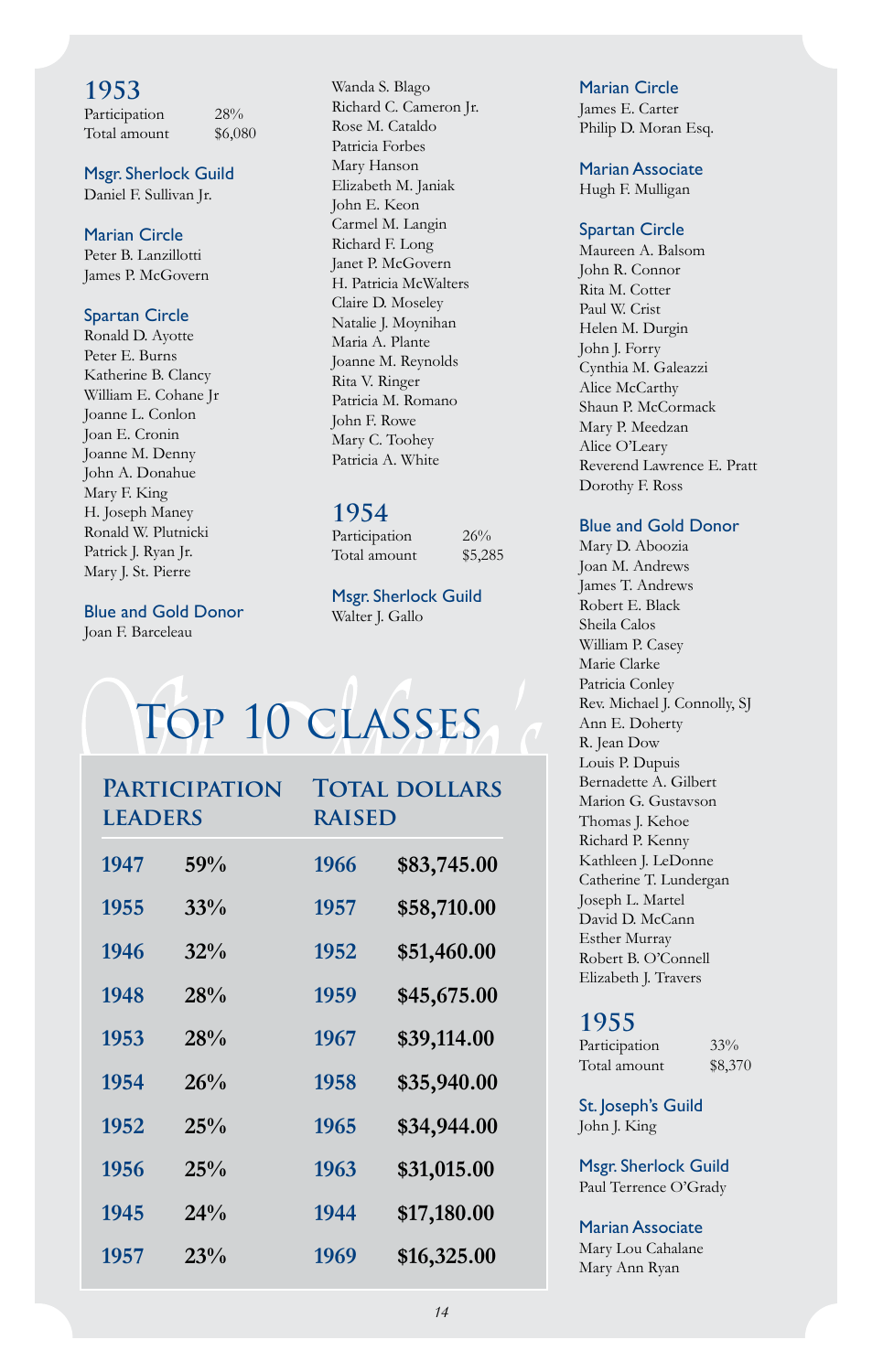#### Spartan Circle

Claire Anderson Joan L. D'Entremont John F. Kasprzyk Jr. John L. Kelly Jr. John J. Manning, Ph.D. M. Lois McGovern Julie Moran Mary M. Therrien

#### Blue and Gold Donor

Mary Frances D. Coyne, Ph.D. John P. Donahue John T. Kilroy Claire A. Landry Mary C. Lannon Virginia A. Legere Maureen Martel William E. Martin Ethel Martin Elizabeth A. McCarthy Elizabeth B. McClory Daniel F. McGrath Maureen J. McWalters Helen C. Oteri Paula A. Rowley Edward A. Saulnier Frances M. Speranza Christine P. Witkowski

#### **1956**

Participation 25% Total amount \$9,932

#### Msgr. Sherlock Guild

Christina M. McCann James L. McGuinness Jr. Judith A. McGuinness John F. Solan

#### Marian Circle

Mary M. Hollow John F. Hollow Sr. Martha Lombard Rev. Monsignor Dennis F. Sheehan, S.T.D.

#### Marian Associate

Robert J. Corriveau Edward J. Cronin Rita Truax

#### Spartan Circle

Maureen F. Berry Eleanor I. Blaney Paul F. Bradley J. Thomas Callahan Raymond J. Crean Jr. Noreen M. Gardner Arthur J. Howes James W. Perry

Elizabeth A. Powell Thomas J. Shinnick Jr. Eileen E. Spencer Joan M. Sullivan

#### Blue and Gold Donor

Rosalie J. Anderson Victor P. Beauchamp Robert D. Brown Barbara A. Darisse Patricia M. Foley Sister Elizabeth A. Gallagher, S.N.D. Daniel J. Hanrahan Walter F. Hogan Edward P. Koollian Elizabeth M. Lathum Sister Dolores M. Moloney, S.N.D. Margaret A. Muise Eileen M. Owens Barbara J. Regan

#### **1957**

Participation 23% Total amount \$58,710

St. Joseph's Guild

Edward T. Calnan

Marian Circle Daniel C. Cullinane Jr. Judith K. Weber

Marian Associate Clifford J. Bullock

#### Spartan Circle

Clare Crist Ellen R. Foley Peter L. Gauthier Francis R. Johansen John P. Monahan Sr. John D. Murray Edward M. Roy Msgr. Strain Guild John J. Schickling

#### Blue and Gold Donor

Joan C. Bailey Sheila S. Belliveau William E. Clancy Jane H. Coskren Ellen Donahue John P. Farrell, Ph.D.. Paul D. Green Richard C. Haight Margaret Kerstetter Esther G. Newton Robert J. Pierce Gail M. Rowen-Barrows Robert J. Thibodeau

#### **1958**

Participation  $20\%$ Total amount \$35,940

1881 Founders Guild Richard J. Palleschi

St. Joseph's Guild Walter A. Cuffe

Thomas F. Quinn

#### Msgr. Sherlock Guild Richard P. Carter

Marian Circle

Peter P. Lombard

#### Marian Associate

William L. Baker Esq. Norma Barbanti Nancy M. Corriveau Margaret A. Dowling Thomas F. Sullivan

#### Spartan Circle

Sally M. Anderson, Ph.D.. Sheila Aylesbury Joseph A. Bolino Mary Dalton Deacon Timothy F. Dempsey Jr. Robert F. Donovan Russell T. Green Jr. William B. McEnaney Lorraine F. Shinnick Charles G. Tegan

#### Blue and Gold Donor

Patricia M. Alley Maryanne Asselin Walter A. Bencal Jr. Margaret T. Burke Sister Janet Eisner, S.N.D. Kathleen A. Kiley Robert M. Nickolau Jacqueline Roberson Charles H. Saltzman Marilyn A. Waldrip

#### **1959**

Participation 23% Total amount \$45,675

1881 Founders Guild Paul A. Gustafson

#### St. Joseph's Guild

James J. Carrigan Edward L. Lynch, Esq. Elizabeth A. Quinn Bruce A. Ryan Marie E. Ryan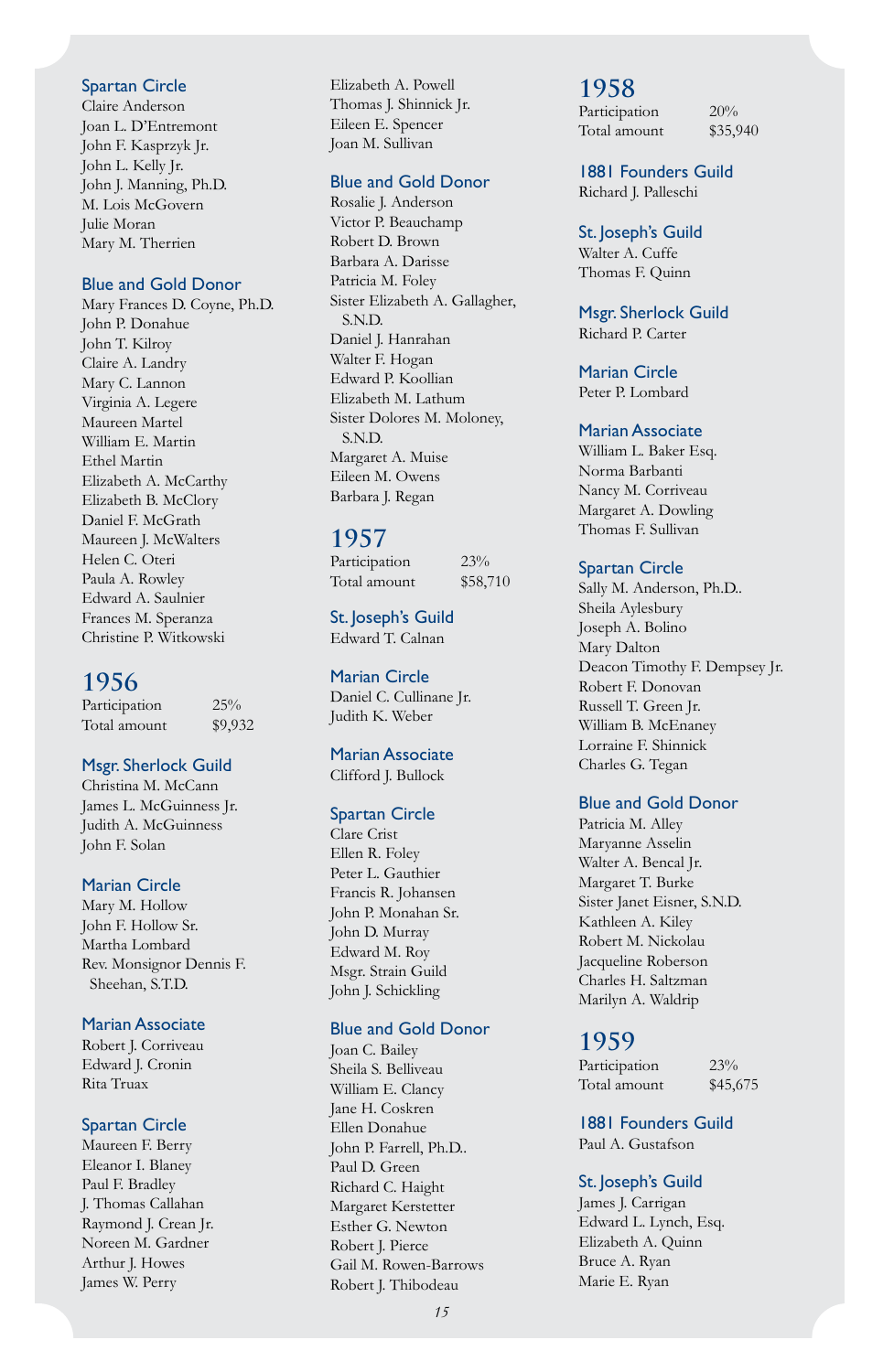#### Msgr. Sherlock Guild

Albert V. DiVirgilio John F. Greeley, Esq. Ann Marie Reen

Marian Circle John J. Tegan Jr.

Marian Associate Susan Sullivan

#### Spartan Circle

Bertha M. Angeramo Daniel J. Brady Jr. Katherine M. Briggs Neil F. Callahan James L. Dolan Edward J. Downing Martin S. Keaney Gilbert A. MacDonald Deborah E. MacLean William R. Quirk Marie C. Whiddon

#### Blue and Gold Donor

Christina S. Abbey Frank P. Battles Walter R. Burnett Leo E. Carroll Mary E. Clancy Priscilla Corcoran Rebecca J. Dana Patricia L. Dixon Nancy M. Guptill Daniel E. Hughes, Ph.D.. Edmund J. Kuszmar Donna H. Leonard Martha L. Marcou J. Joseph Sullivan

#### **1960**

Participation 14% Total amount \$4,090

Msgr. Sherlock Guild Edward J. Dempsey

Marian Circle Colonel James F. Cashman A. Carmen Marciano

Marian Associate Dr. Edward J. O'Leary Jr.

#### Spartan Circle

Ronald F. Bellonio Mary Ann Bradbury Bartley J. Conlon Cornelius J. Darcy Jr. Stephen B. Gasperoni Richard E. McDonald Robert A. Perron Jane T. Rathe

#### Blue and Gold Donor

Janet A. Battles Justine G. Carrigan Elizabeth A. Condon John T. Donegan Jr. Margaret A. MacCormack Sharon L. Ouellette Basil W. Robinson Ann L. Saurman Carol A. Vera Marilyn A. Walsh

#### **1961**

| Participation | 15%     |
|---------------|---------|
| Total amount  | \$3,110 |

Msgr. Sherlock Guild Alice H. Evans

Marian Circle Ruth A. Iarrobino

Marian Associate

Jeanne M. Elledge

#### Spartan Circle

Charlene J. Betourney Reverend James R. Collins Paula K. Dolan Mary Jane McNeil Lt. Col. Ralph Negron Gail P. Negron Brendan D. Reen Peter W. Renaghan Nancy E. Staples

#### Blue and Gold Donor

Carol A. Curley Joseph F. Curran Jr. Kathleen A. Davis Maureen F. Gibney Crouse Jane F. Gioacchini Janet R. Manson V. Millicent Romito Gerald F. Waldron Katherine M. Walsh

#### **1962**

Participation 17% Total amount \$13,388

Notre Dame Guild Rev.Terence P. Curley

#### Msgr. Sherlock Guild Richard J. Lombard

James D. Moore, Esq. Patricia A. Moore David M. Smith Robert J. Williamson

#### Marian Circle

Michael J. Geaney Jr. Thomas P. Iarrobino William T. Walsh

#### Spartan Circle

Charles M. Butler James P. Cunningham Patricia A. Gavin Richard J. Henderson Rodney A. Maurice Patricia Paquette George F. Scollin John W. Silk, Ph.D.. William J. Snell III

#### Blue and Gold Donor

Gerald F. Bovardi Judith E. Carmilia Frederick J. Clay Rosemary E. Collins Carol S. Dullea Skip M. Falasca William C. Kroen, Ph.D.. Patricia Lee David J. Lenihan Robert D. Spence Jr.

#### **1963**

Participation 17% Total amount \$31,015

1881 Founders Guild James F. Affonco

St. Joseph's Guild Ellen M. O'Connor

#### Msgr. Sherlock Guild

Philip M. Carney T. Richard Cuffe Maureen C. Gilroy Sheila I. Martin William P. Martin Terence A. McGinnis William T. Sherry, Esq.

#### Marian Circle

Francis M. Kennedy Harold R. Lombardi

#### Marian Associate

Godeleine M. Allard Francis P. Poska Patricia A. Poska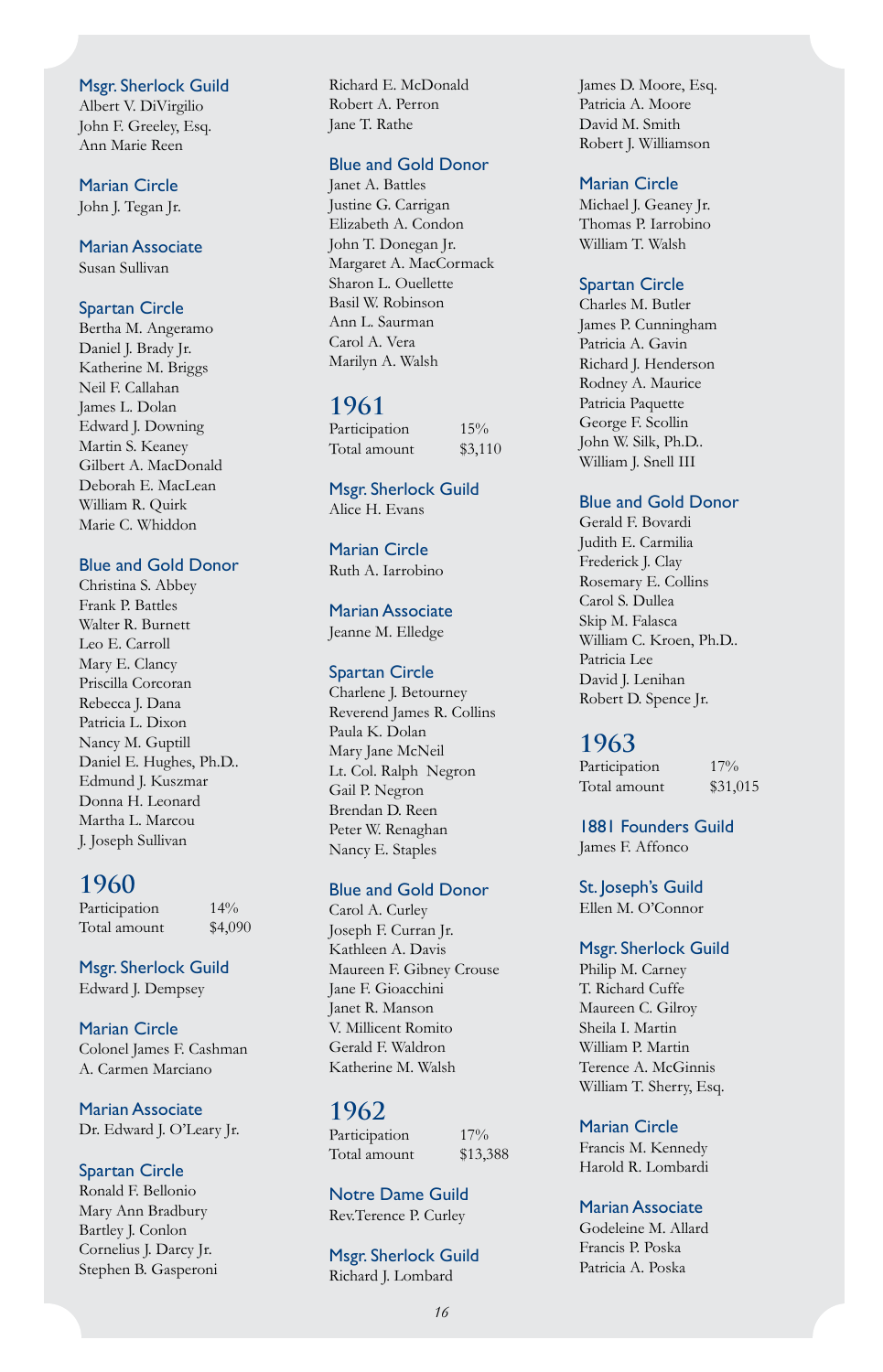#### Spartan Circle

Carol Boniface-Anderson Helen A. Burke Mary Clare Forry Joseph P. Geaney Jr. Claire Y. Mullin Joan M. Regan Joseph M. Sano, Esq.

#### Blue and Gold Donor

Anne Bontaites Edgar J. Boucher Eileen P. Burns John J. Carmilia John W. Cogan Maureen F. Dort Everett M. Dort John R. Eagan John E. Ford Phyllis M. Hobbs

#### **1964**

Participation 12% Total amount \$14,200

St. Joseph's Guild Jill T. Wannemacher, Ph.D..

Msgr. Sherlock Guild Robert F. Conlon Ann Dowling-Green Francis E. Rose

Marian Associate James F. Geary, Esq.

Spartan Circle Mary Fennessey, Ph.D.. Donna M. Mitchell

#### Blue and Gold Donor

Gerard F. Driscoll Robert E. Driscoll Rosemary Gelman Richard J. Goff Linda J. Mann Frederick T. McElligott Donald J. Pelletier Richard C. Whalen

#### **1965**

Participation 16% Total amount \$34,944

1881 Founders Guild Glenn L. Morris

St. Joseph's Guild Raymond A. Bastarache, Ph.D..

Msgr. Sherlock Guild Richard R. Audette

Thomas S. Bourke Michael J. Brennan Jr. Ann M. Horbaczewski Kevin M. Mitchell Donna J. Rose

#### Marian Circle

Dr. Richard A. Peinert

#### Spartan Circle

Joseph P. Beaton Paul B. Carter Marybeth E. Edwards Linda Lombardi Robert A. Manson Helen M. Wasco

#### Blue and Gold Donor

William D. Berrigan Pamela B. Clenney Patricia I. Duffy John M. Heffernan Christine Kamerik Paul R. Keating Anthony J. Lombardi Kathleen Magwood Francis J. McGinn Jr. Rosemary A. Reed

#### **1966**

Participation 17% Total amount \$83,745

Msgr. Strain Guild James G. Baldini

1881 Founders Guild John B. King

Marian Circle Daniel A. Luciano

#### Marian Associate

Dr. David A. Dunn, D.V.M. Stanley V. Vassallo

#### Spartan Circle

George E. Brennan Jr. Marianne D. Burke Michael W. Caron Lorraine Cuozzo James W. Doherty Maureen C. Farren Patricia A. Gorman Mary Ann Growitz James F. Leonard

#### Blue and Gold Donor

Christine P. Antaya Karen E. Brewin

Maureen E. Carne George E. Hazel, Esq. Dianne M. Littlehale Robert A. O'Neil William Orlandella Jr. Martha J. Sexton Mary F. Simpson Susan D. Tournas

#### **1967**

Participation 15% Total amount \$39,114

1881 Founders Guild Anthony F. DiCroce Mary P. King

St. Joseph's Guild James F. Greeley

John J. Green Jr.

Notre Dame Guild Michael A. Ruane

#### Marian Circle

Patricia A. Andrews Francis J. Andrews James D. Barron Jr.

#### Marian Associate

Daniel W. Czupryna Dr. James W. Quinn

#### Spartan Circle

Mary B. Bliss Helen M. Bolino Kathleen E. Caron Kathleen M. Curran Diane M. LaMonica Daniel M. Sherlock

#### Blue and Gold Donor

Sharon M. Collins Rudolph G. Colucci Jr. James L. Corrigan Joanne Eagan Luke D. Kane Vincent R. Luise Mary T. Magner Jo Ann Spina Thomas F. Welch

#### **1968**

Participation 15% Total amount \$9,535

#### St. Joseph's Guild

Linda A. Colombani Dr. Paul M. Colombani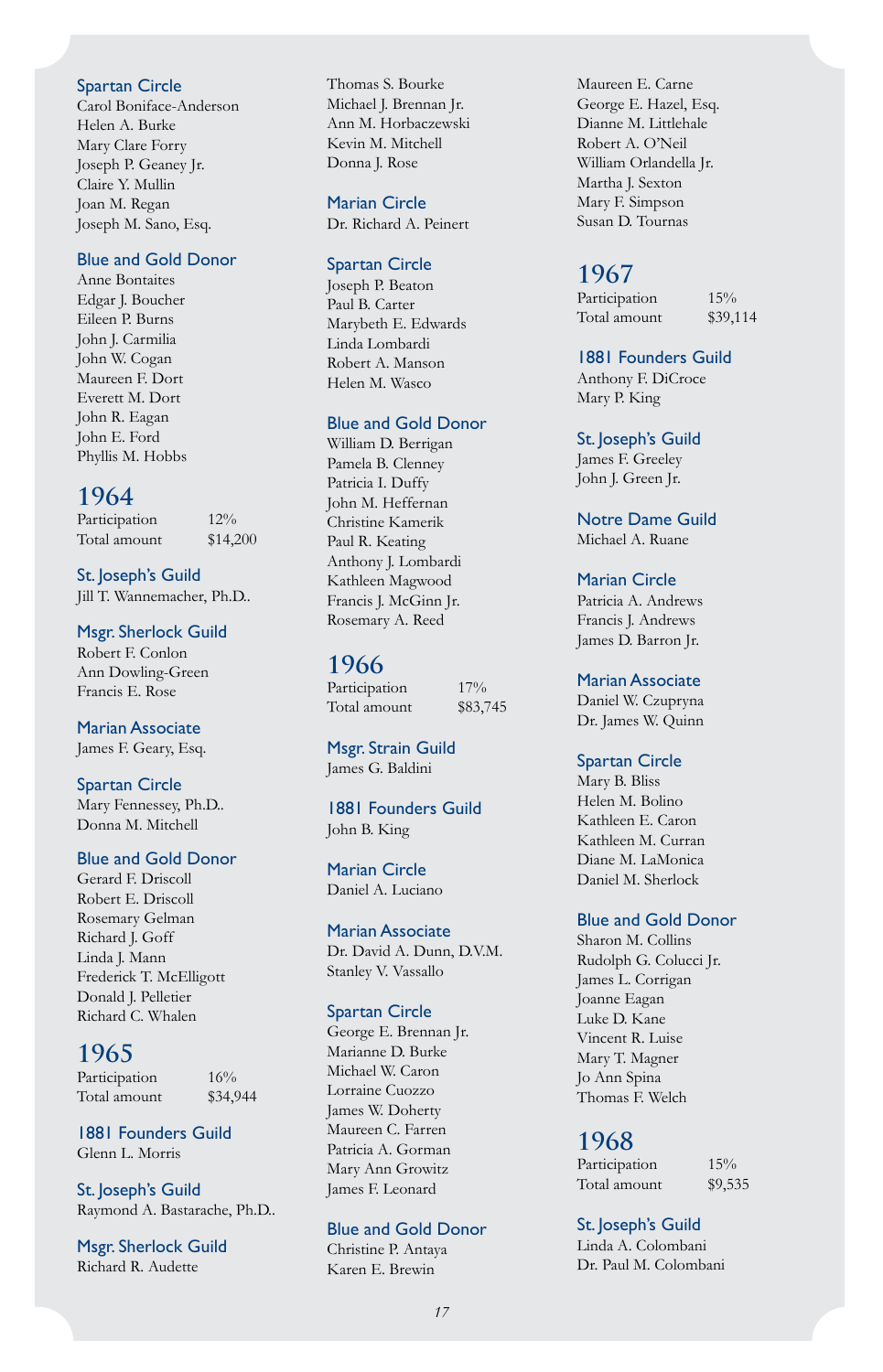#### Notre Dame Guild

Robert W. Kaminski

#### Msgr. Sherlock Guild

Edward J. Clancy Jr. Francis E. Gill Marian Associate Paul F. Martin Francis J. McIntosh

#### Spartan Circle

Patricia E. George Judith M. Giglio Angela R. Hamilton David W. O'Connor Mary M. O'Connor-Law Carolan S. Patten Richard J. Ruth Dorothy R. Thibodeau

#### Blue and Gold Donor

Lorraine L. Bartniski Daniel E. Carmody Jr. Katherine E. Cunningham Thomas W. Cunningham Daniel F. Curtis Debby Fatica Stephen C. Geratowski John J. Lawler John P. Morris Raymond D. Sinnott

#### **1969**

Participation 12% Total amount \$16,325

St. Joseph's Guild Robert G. Irvine

Notre Dame Guild Neal A. Price

#### Msgr. Sherlock Guild Nancy J. McCarthy Shelagh K. Smith

Marian Circle Frances E. White

Marian Associate Stephen Martel

Spartan Circle Edward F. Ford Stephen Quinn

#### Blue and Gold Donor

David F. Driscoll, Esq. Lynne M. O'Connell Michele A. Sinnott Ronald J. Tomczykowski Lorraine S. Willis

#### **1970**

Participation 12% Total amount \$2,240

#### Marian Circle

Charles J. Gaeta Eugene D. White

Marian Associate Edwin B. Faulkner III

#### Spartan Circle

Francis P. Black Jr. Anthony T. Carideo Jr. Marjorie A. Clancy James E. Clancy Brian T. Corcoran Joseph L. Crowley Deborah Quinn Francis E. Valeri

#### Blue and Gold Donor

Mary Audley Donald Baribeau Maria Baribeau Donna T. Conlon Robert P. Costello Joan M. Crawford Eugene S. Cross Peter M. Deveau Stephen M. Forlizzi William J. Landergan III John F. Lannon Richard J. Mazzola Kathleen M. Sullivan

#### **1971**

Participation 8% Total amount \$8,203

St. Joseph's Guild Joan L. Hill

Notre Dame Guild Paula Plum

Msgr. Sherlock Guild Patricia A. Gill

Marian Circle Pamela Burkardt

#### Spartan Circle

Patricia M. Ainsworth Anne Marie Cacciatore Nancy C. Casey Earle J. Giggey Sheryl A. Gould Janice A. Sheehan

#### **1972**

Participation 12% Total amount \$12,695

1881 Founders Guild Edward M Grant

Msgr. Sherlock Guild Maryanne Rooney

#### Marian Circle

Very Rev. John G. Kingsbury, C.S.S.R.

#### Spartan Circle

Roger E. Ennis Jr. Janice McDonough Sheila M. Peterson

#### Blue and Gold Donor

Brian E. Ago Patricia A. Ago Christopher D. Burke Carol M. Dee Noreen A. Forlizzi John J. Fraher Gary D. Griffin James A. McGowan Jo Ann R. Russo Martin Scanlon

#### **1973**

Participation 12% Total amount \$3,830

Msgr. Sherlock Guild William F. Burns Jr.

Marian Circle John C. Masiello Laura J. Masiello

Marian Associate Julie M. Liacos

Julie M. McGinn

Spartan Circle Claire M. White

#### Blue and Gold Donor

J. Philip Bruen Heather A. Doyle Maryann Frazier Debra Hyde-Doak Patricia E. LeBlanc Janice T. MacDonald John O'Keefe Gerard D. Perry Timothy M. Ryan Mary L. Scally Malcolm G. Spurling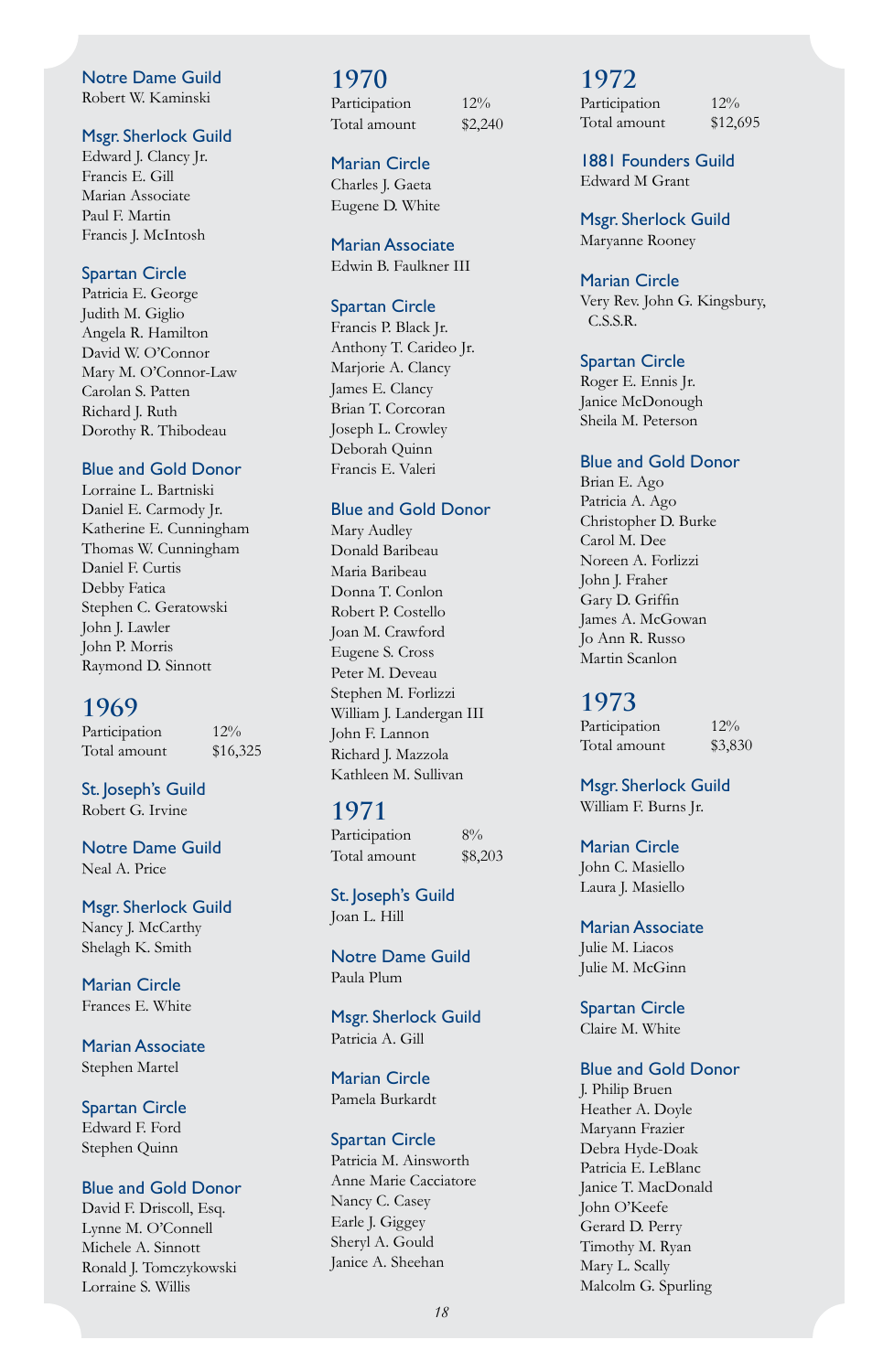Participation  $10\%$ Total amount \$3,970

Msgr. Sherlock Guild Dr. Richard J. Luise

Cheryl L. Meninno

#### Spartan Circle

Charles T. Alagero, Esq. Kevin J. Crighton Jo Ann Gallant

#### Blue and Gold Donor

Andrea L. Carey Paul J. Costello Michael J. Curran Joseph J. Lang Joseph P. Magner Earl A. Morgan

#### **1975**

Participation  $10\%$ Total amount \$5,050

Marian Circle Dennis W. Colbert Paul D. Price

#### Spartan Circle

Mary L. Anderson Kevin F. Coppinger Robert L. Ferrari Kathleen P. Gerecke Carol A. Travers

Msgr. Sherlock Guild

Mark M. McGuire

#### Blue and Gold Donor

Mary Ellen Caulfield Mary Deveau James E. Flanagan

#### **1976**

Participation  $10\%$ Total amount \$1,750

Marian Circle Martin F. Kennedy

Marian Associate Paula M. Devereaux

Spartan Circle Jane T. Bergeron Susan R. Cort

Stephen C. Masiello David O. Travers

#### Blue and Gold Donor

Philip G. Beauregard Mary K. Bishop Michael J. Cunningham James P. Finigan Thaddeus Gienieczko Susan Lang

#### **1977**

Participation 13% Total amount \$1,225

#### Marian Associate

Lt. Col.David J. Clark Darlene M. Clark

#### Spartan Circle

Steven D. Blaney Robert E. Cuozzo Rev. John W. Gentleman

#### Blue and Gold Donor

Maureen A. Beaton Marylee Burke Alison R. Cuccio Julie A. Flynn Ellen J. Johnson Helynne E. Winter

#### **1978**

Participation 7% Total amount \$770

Marian Associate Susan M. Solimine

Spartan Circle Bruce J. Madden

#### Blue and Gold Donor

Joshua A. Antrim Mary Jo Gavin Michael F. Jamieson Coleen Kelter John A. Kelter Barbara L. Martins Mark E. McCabe

#### **1979**

Participation 6% Total amount \$325

#### Spartan Circle

Michael J. Connor Ellen L. Kennedy Pamela A. Scranton

#### Blue and Gold Donor

Thomas M. Belliveau

#### **1980**

Participation 12% Total amount \$7,385

1881 Founders Guild Michael Reddy

Marian Associate Mark E. Lee

#### Spartan Circle

Julie D. Cadigan Paul DeJoie John R. Kennedy John T. Mackin

#### Blue and Gold Donor

Ellen M. Desmond Joanne Driscoll-Campbell

#### **1981**

Participation  $20\%$ Total amount \$6,300

1881 Founders Guild Susan Reddy

Marian Circle Christopher P. Reddy

#### Spartan Circle

Richard Cadigan John Couillard Julie Desmarais Daniel P. Hanlon Jr.

#### Blue and Gold Donor

Nancy R. Coletti Kevin S. McCarthy Esq. William F. O'Shea III Michael A. Petkewich Susan M. Strangie Jennifer T. Walter

#### **1982**

Participation 6% Total amount \$260

#### Spartan Circle Peter D. Gray Elaine M. Sullivan

Blue and Gold Donor

Maura D. Finigan Carroll

#### **1983**

Participation  $2\%$ Total amount \$100

Spartan Circle Patricia A. Lauria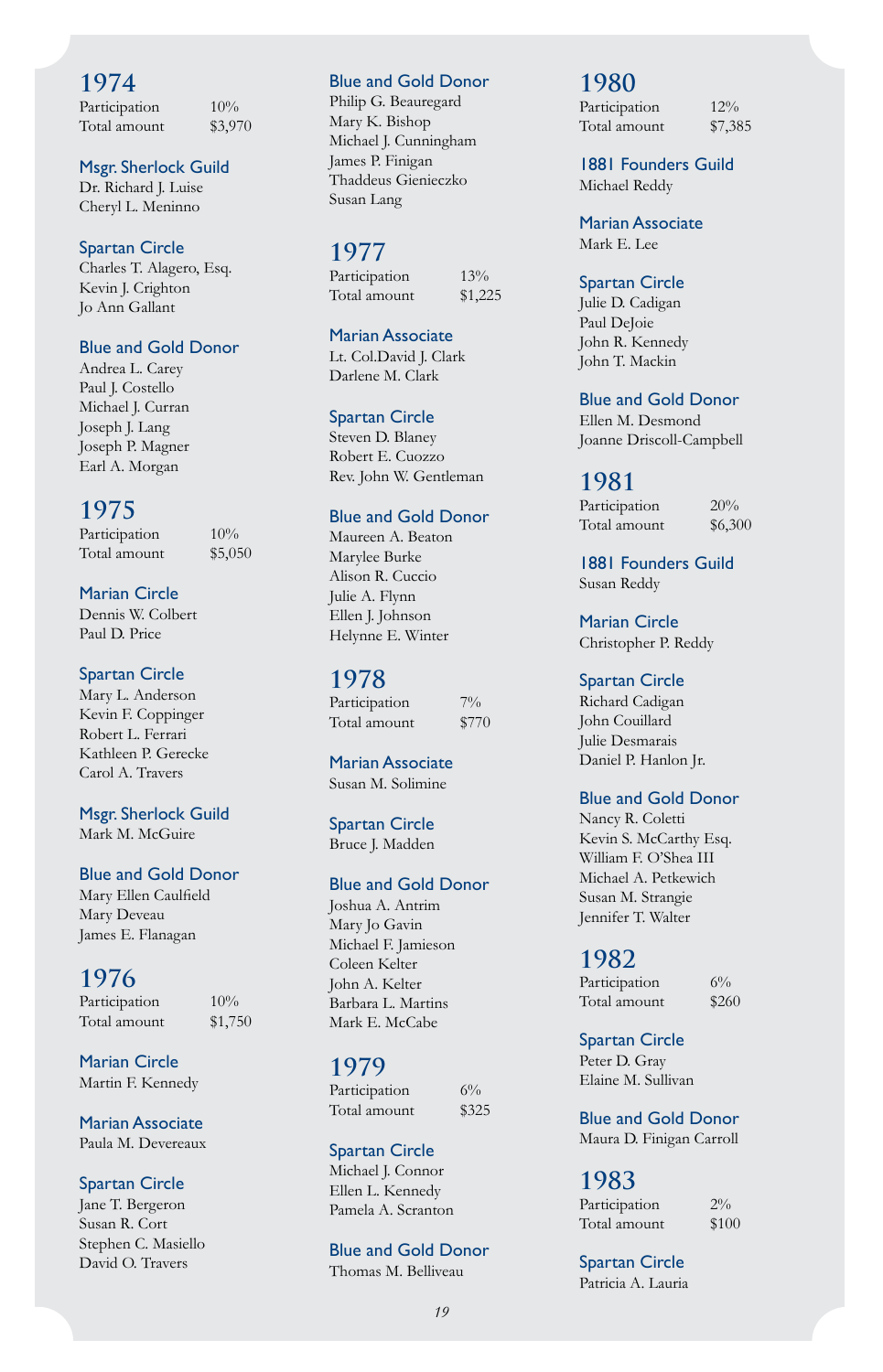Participation 12% Total amount \$1,975

Msgr. Sherlock Guild Elizabeth M. Clancy

Spartan Circle Kristen M. Steriti

#### Blue and Gold Donor

Robert J. Godbout John M. Harkness, USMC Neil Kennedy Bethany J. O'Brien Elizabeth P. Parr

#### **1985**

Participation 9% Total amount \$275

#### Blue and Gold Donor

Christine J. Donahue Patrick J. McHale Allison S. Norton Tracey R. Woronka

#### **1986**

Participation 6% Total amount \$425

#### Spartan Circle

Christine M. Geaney Richard D. Geaney Jr. Timothy J. Glowik Dr. Nancy M. Rodig

#### Blue and Gold Donor

Lisa Letch Kelly A. Morris

#### **1987**

Participation  $12\%$ Total amount \$1,883

Msgr. Sherlock Guild Marnie R. Moore

Marian Associate Matthew S. Reddy

Spartan Circle Lawrence J. Cash Stephen T. Spencer

#### Blue and Gold Donor Demetrios J. Kolokithas

Alan J. Yaffe

#### **1988** Participation 11% Total amount \$2,775

#### Marian Circle

Thomas V. Finocchio Bethann Hooks

Marian Associate Dr. Joseph J. Dowling

Kevin P. Maguire

Spartan Circle Colleen Cronin Timothy D. Nerich

Blue and Gold Donor Kathryn E. McHale

#### **1989**

Participation 3% Total amount \$300

Spartan Circle Jon T. Newhall

Blue and Gold Donor Kevin W. Connolly Laurie A. Spencer

#### **1990**

Participation 21% Total amount \$741

#### Spartan Circle

Laurie M. Cash Jacqueline B. Foley David Moore

#### Blue and Gold Donor

David M. Boudreau Jennifer A. Cash Edward T. Cash Frederick J. Clay IV Meg DeFeo Sheryl A. Demakis Julie A. Downey Stefani M. Field Lori A. Kennedy Mark F. Nerich

#### **1991**

Participation 6% Total amount \$151

Spartan Circle Jason T. Newhall

#### Blue and Gold Donor

Shawn D. Fee John G. Richard

#### **1992** Participation 8%

Total amount \$645

Marian Associate Christopher S. Downey Antonella A. Raffaele

Spartan Circle Marcy P. Durgin Jamie B. Trahant

#### **1994**

Participation  $4\%$ Total amount \$105

Blue and Gold Donor Brian M. Field Dina Maria McGilvery

#### **1995**

Participation 2% Total amount \$50

Blue and Gold Donor Mark Smith

#### **1998**

Participation 2% Total amount \$25

Blue and Gold Donor Sarah K. Donovan

#### **1999**

Participation 3% Total amount \$600

Marian Circle Andrew J. Russo

Blue and Gold Donor Mary Jo Surette

#### **2000**

| Participation | $3\%$ |
|---------------|-------|
| Total amount  | \$85  |

#### Blue and Gold Donor Kathleen D. McCarthy

Armanda F. Sasso

#### **2001**

| Participation | $2\%$ |
|---------------|-------|
| Total amount  | \$75  |

Blue and Gold Donor Charles N. Gallo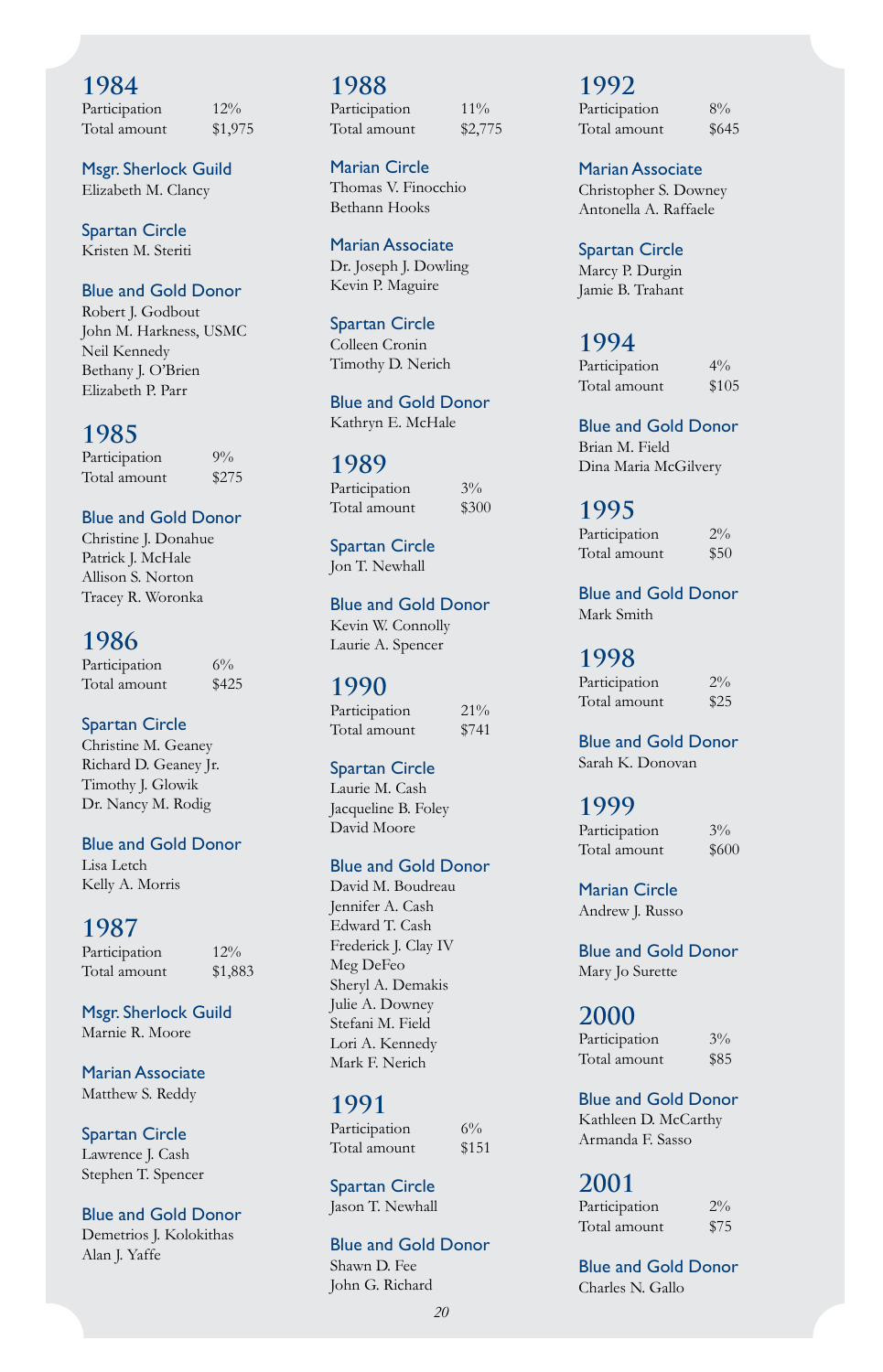

Participation 3% Total amount \$75

#### Blue and Gold Donor

Jeffrey P. Downey Matthew D. Newhall

#### **2003**

Participation 6% Total amount \$705

Marian Circle Thomas E. Johnson

Spartan Circle Victoria G. Vitali

#### Blue and Gold Donor

Meghan E. Cassidy Douglas W. Surette Jared S. Surette

#### **2005**

Participation  $2\%$ Total amount \$130

Spartan Circle Nicholas P. Vitali

Blue and Gold Donor Brian W. Cassidy

#### **2006**

Participation 8% Total amount \$825

Marian Associate James H. Buckley

#### Spartan Circle

Christopher Fraczek David C. Gordon

Brian L. Mini Michael Mondello Nicholas E. Vecchia

#### Blue and Gold Donor

Charles A. Stagno-Scotto

#### **2007**

Participation 11% Total amount \$500

Marian Associate Daniel T. Ruggiero

Spartan Circle Bill Chau

#### Blue and Gold Donor

Alexandra M. Angelone Colleen P. Cannon Patrick J. Carritte Melissa R. DiNapoli Melissa L. Fraczek Colby E. Grant Amanda B. Lacaillade Christopher P. Masiello Joseph Migliacci Courtney Porcella

#### Foundations & **CORPORATIONS**

Gifts from foundations, businesses and corporate partners help St. Mary's meet the educational and scholarship needs of students.

#### Msgr. Strain Guild

Catholic Schools Foundation, Inc.

General Electric Foundation The James W. O'Brien Foundation, Inc. The Peter S. and Carolyn A. Lynch Foundation

#### 1881 Founders Guild

Charles E. Harwood Trust Our Lady Star of the Sea Parish Rev. Michael L. Steele, Pastor St. Joseph's Guild Carol DiMaiti Stuart Foundation Gerondelis Foundation, Inc. Holy Family Parish Rev. Gregory J. Mercurio, Pastor Kelly's World Famous Roast Beef, Inc. St. Gerard Majella Parish Rev. John Sullivan, Pastor Notre Dame Guild Eastern Bank Charitable Foundation Lynn Police Relief Association

#### Msgr. Sherlock Guild

Bank of America Foundation Blessed Sacrament Parish Rev. John F. Mulloy, Pastor City of Lynn, Mayor Edward J. Clancy Class of 1947 Eaton Corporation Edward V. Connolly Scholarship Grantham, Mayo, Van Otterloo & Co. LLC Massachusetts Bay Transportation Authority St. John the Evangelist Church Rev. Clyde Chetwynde St. Margaret Parish Rev. George E. Morin, Pastor

#### Marian Circle

Ancient Order of Hibernians Boston Communications Group C & C Electrical Corp. Four Winds Pub, Inc. Lancelot Janitorial & Paper Products Lynn Community Development Housing Corporation Lynn Police Credit Union Meninno Construction Co., Inc. Moynihan Lumber Verizon Foundation W.A. Johnson, Inc. Wyoma Lions Club

#### Marian Associate

Arbella Charitable Foundation, Inc. Colony Travel Danversbank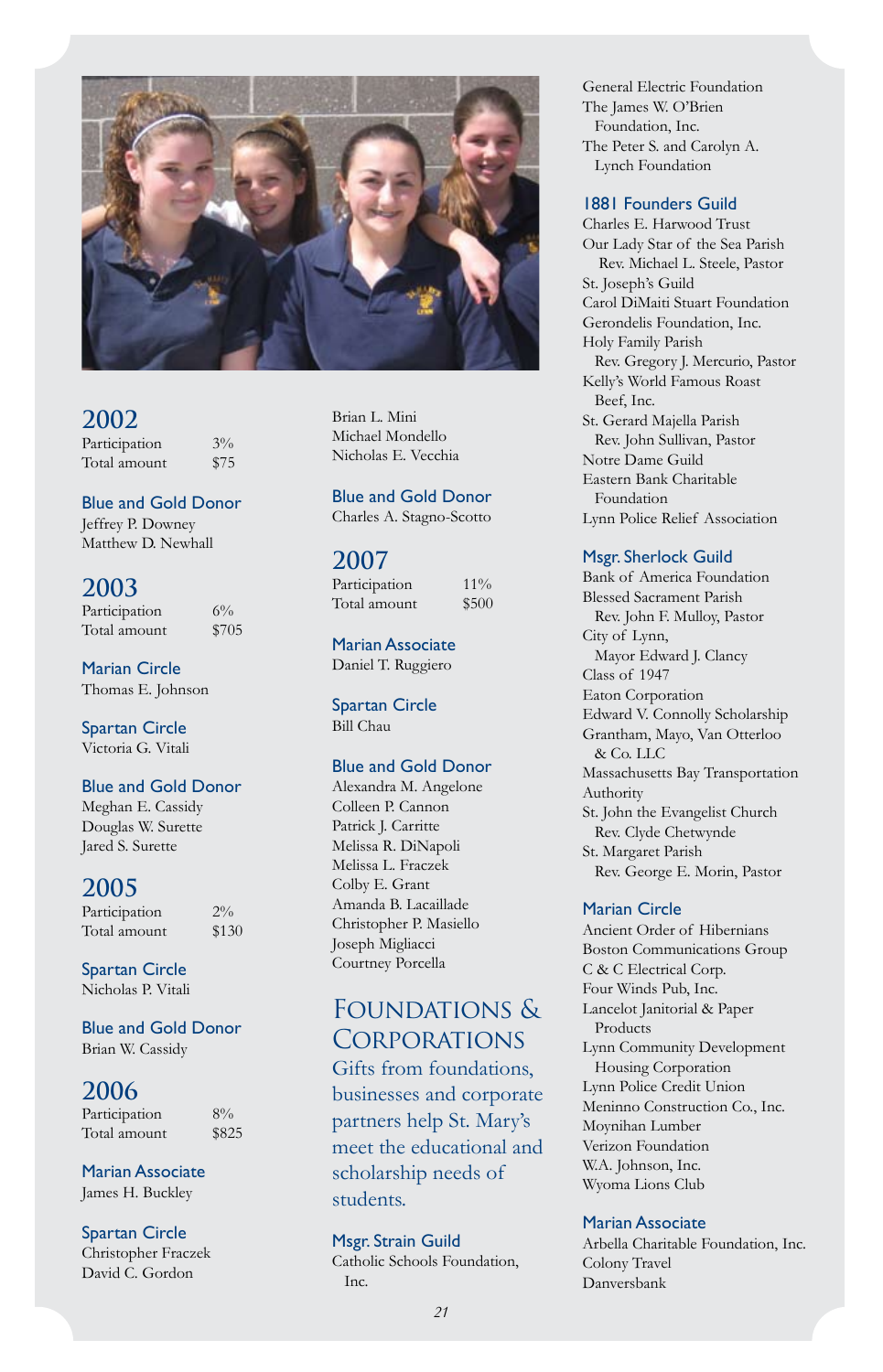Equitable Co-operative Bank Fidelity National Title Insurance Company Greater Lynn Babe Ruth, Inc. Lavallee/ Brensinger Architects Mount Vernon Restauruan Group, LLC New Nahant Country Club Officer Harold L. Vitale Memorial Fund, Inc. Prentice Hall Salem Five Seaside Pizza Shoemaker School Swampscott Police Organization

#### Spartan Circle

Analog Devices, Inc. Class of 1957 Committee to Elect Frank G. Cousins, Jr. Sheriff East Boston Savings Bank Edward A. Sisson School PTO Exeter Hospital Flagship Travel Fox Cleaning & Restoration GHS Hockey Boosters Gilchrist Metal Fabricating Co., Inc. Lynn English Hockey Boosters Lynnway Auto Sales, Inc. Mavros & Fitzgerald MFS Investment Management Nahant Fire Association Oceanview Pine Hill Little League Sanphy Podiatry Group St. Jean's Credit Union St. John the Evangelist The New York Times Company Foundation Inc.

University Publishing Corp. Unum Provident Wyoma Little League

#### Blue and Gold Donor

Communispace Corp. EDIC/Lynn Glass Doctor of Essex County, Inc. Lynnfield Varsity Hockey Boosters Mazonson, LLC National Grid New Angle Glass Company, Inc. North Shore Chapter  $N<sub>I</sub>$  H $O<sub>A</sub>$ Retired Men & Women's Club Vitali Law Offices W.L. Winston Insurance Agency

**FRIENDS** & Family We thank the members of our extended family whose support has played a significant role in our success.

#### Msgr. Strain Guild

Margot C. Connell Mr. and Mrs.William S. Mosakowski

#### 1881 Founders Guild

Mr. and Mrs.Edmund F. Kelly Catherine A. Mulcahy

St. Joseph's Guild Mr. and Mrs. John M.Connors Jr.

# **Giving to St. Mary's in 2007**



Thomas L. Demakes Rev. Monsignor Paul V. Garrity Jean Lepore Mr. and Mrs. Peter J. Minihane Rev. Nicholas Sannella Notre Dame Guild Mr. and Mrs. Frank DePasquale Robert C. Gaudet Mr. and Mrs. Leslie P. Vitale

#### Msgr. Sherlock Guild

Mr. and Mrs. Richard C. Arsenault Anne J. Brennan Kenneth Carpi Jr. Paula J. Connolly Richard Gorman Doug Kennison Rev. Edward M. Keohan Mary Kiley Mr. and Mrs. James L. Lamothe Jr. Mr. and Mrs. David Lee John McGrail Doris R. Rogalski

#### Marian Circle

Garry M. Beaver Scott C. Chambers Elaine B. Festa Mary T. Gordon Robert M. Hackett Robert F. Hill Roberta LeBlanc John T. Lombard Karen A. Prendergast Mr. and Mrs. Thomas Reddy Thomas R. Warren

#### Marian Associate

William B. Anderson Gennaro Anguilo Paul Athanasiadis James A. Bain Dr. Philippe Brou Arthur J. Buckley Jr. John Canty Christine Cavaliere-Ogus Stephen R. Childs Mary T. Chrisos Marco Ciciotti David G. Conlin Arn R. Conti William C. Diamantides Mr. and Mrs. Carl A. DiMaiti Michele P. Durgin James M. Fraher Sally T. Green Gail R. Guiney Frank R. Haskell Joan Inglis Laryas H. Kulynych Brendan M. Locke

*22*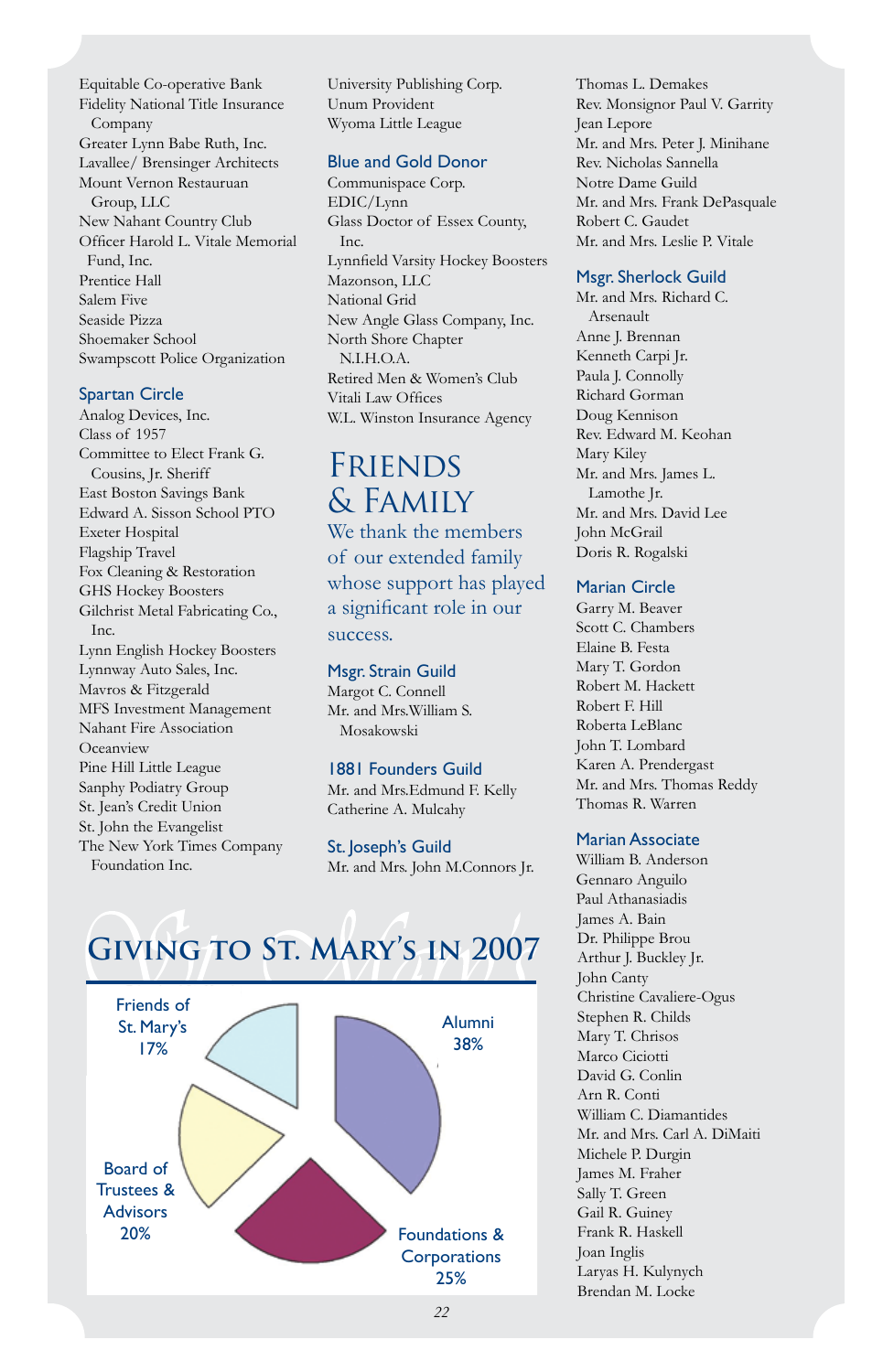Douglas J. Lowe William J. Lynch Philip E. Madden James N. Mamos Michael Masison Sen.Thomas M. McGee Mr. and Mrs.Thomas P. O'Hare Sr. Steve Orgettas Suzanne J. Panico Gerardo Raffaele Stephen D. Ranahan Joseph J. Russo Frank A. Scioli Mr. and Mrs. John Stueve

#### Spartan Circle

Marion T. Ahern Charles Anastos Sean P. Andrews Richard H. Ayer Stephanie N. Aznoian Dr. Anthony J. Bakopolus James C. Ballway Suzanne Balsom Stephen Barker John A. Barnes Alan J. Bontaites John J. Borsetti John Bozarjian James H. Brady Eleanor M. Bunker William L. Burke III Kristen Burt Richard M. Callahan John Calnan Eugene J. Canty Joseph Canty Kathleen L. Canty John J. Cavanagh III June Chiarella Marie Ciulla Robert C. Conners Michael D. Contino Thomas P. Costin Sally A. Culver Lorraine T. DeAmato David Dilisio Michale L. Dimauro Cindi Obey Donnellan Carolyn A. Downey Irene Dyer Clare M. Esparolini Mr. and Mrs.Dominic Ferrari Michael Finn William Foglietta Jr. Carole A. Frederick Thomas Gallagher Jr. Paul C. Gaudet Russell C. Gaudet Marcia A. Gaudet Mr. and Mrs. Edward A. Giacchino

Robert Giaquinto Robin Giaquinto John B. Gould Arthur M. Gribbins Paul P. Hanscom Elaine Harris Leslie Hawkins Clifton G. Hoey James Hosker Sr. Esther A. Johnson John A. Kasian Boris Katz Christine M. Kidney Joseph W. Kolodziej Mr. and Mrs. Nicholas P. Kostan LeAnne C. Kreamer Denise Lake C. Joseph Lamando James Lennox Eileen E. Lombard Elizabeth A. Lombard Eileen M. Lowe Thomas P. Lowry Jr. Kathy J. MacEachern Michael T. MacNeil Richard A. Malatesta Dr. Judith B. Marshall Frank V. McCarthy Jayne McCarthy Judith A. McClory Joseph T. McDermott Joseph P. McDonough Jr. Lawrence H. McDonough Deborah McGonnel Deacon Lawrence R. McManus John J. McManus John A. McNeice Jr. Robert W. Milotte Jr. Robert W. Milotte Robert M. Mini Dave Moran Janet I. Moriarty Dennis Morley Kevin A. Murray Virginia M. Nerich Mr. and Mrs.Charles T. O'Brien Deborah E. O'Connell Catherine L. O'Connor Rev. John F. O'Donnell Thomas J. O'Toole Sherry Pacewicz Derek S. Peterson Margaret M. Phelps Christopher B. Picone Fred M. Quinlan Joyce M. Reen Arthur J. Richard Nancy M. Richard Susan M. Richardson Charles H. Riley John J. Ronayne Tracy L. Rubin

Marie G. Sardella Richard A. Savage Patricia Scangas John F. Sharkey David Sidman Francis X. Smith David J. Solimine Sr. Mario S. Spinucci Marilyn Stevens Thomas J. Sullivan Jr. Sara Sweeney O'Connor Peter J. Swenson William Tagerman Richard Talanian Mark S. Taylor Kenneth G. Taylor Francis W. Thorley Gerard E. Titus John Toomey Cosmo Trapani Kim M. Velez William M. Welch Randy Whitten Gerald H. Wilkens Joanne Williams Linda E. Williams Benjamin F. Woo Jiangang Xing Krista L. Yablin

#### Blue and Gold Donor

Lauren Abernathy Inez M. Accursio Richard W. Anzuoni Robert B. Bachman JoAnn J. Baldwin Susan A. Barbagallo June Bennett Allan D. Bethune Eunice J. Blatchford Robert M. Blum Sen.Walter J. Boverini Daniel R. Bovest Laurence F. Bowden Leon H. Breckenridge Lizbeth Brogna-Ventura Brody Broughton Daniel G. Burke Robert J. Burt Donna M. Calder Sean Campbell Dante Capano William J. Carroll Mr. and Mrs. Patrick Caulfield Kevin Cole Theresa M. Comeau T. Kenneth Connelly Mary Ellen Connelly Tiffany A. Connolly Joanne L. Connor Richard A. Conti Randall M. Crompton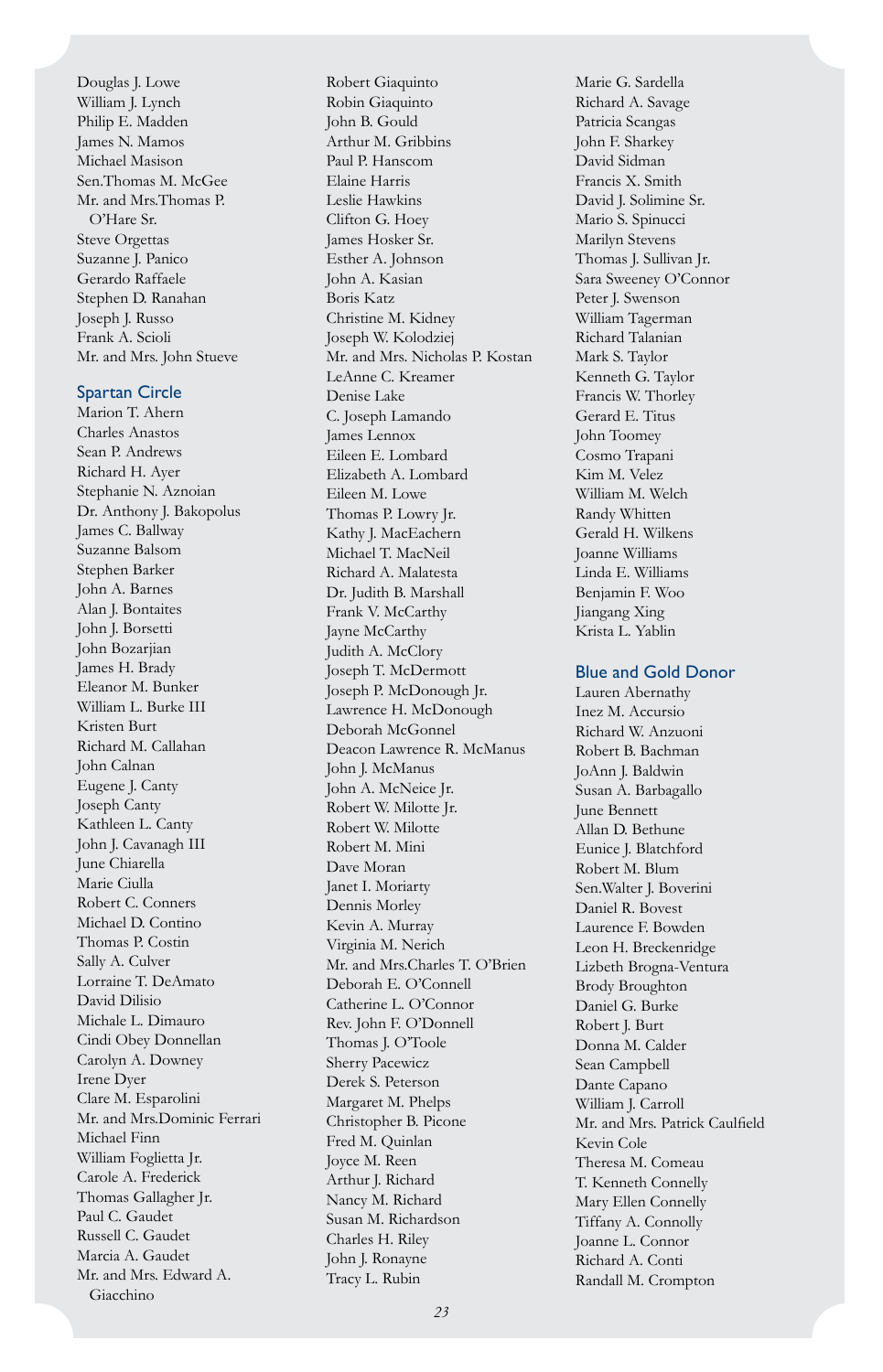Lorraine Cross Marion L. Crowley Barbara A. Crowley Richard F. Curry John H. Curry James R. Dakin Jr. Maryann Dalton Ellen D. Darcy Ronald P. Delacey Susan M. DeSimone Diana Diagle Thomas J. Dill Mr. and Mrs. Joseph DiNapoli Mary Ellen Dineen Richard A. Donnelly Francis J. Donohue Michael S. Downey Michael C. Downing Howard W. Drinkwater Paul F. Duffy Glenn J. Dunnigan Barbara Durkee Nathan W. Ellis Michael Elpidoforos William F. English Jr Bruce L. Erickson Kenneth G. Estes Leroy W. Fairbairn Paige A. Fantasia R.J. Favuzza Janet R. Fee Sabato Ferrante Rev. Michael M. Ferraro Carol Ann Fioccoprile James G. Flaherty Louis L. Fossa III Lee Fox William R. Fritz Jodi Frtitz Paul M Frydrych George J Fulginiti Elizabeth R. Gallant Frank C. Gallo Robert P. Garrity The Gavin Family Thomas P. Geaney Ann Gheringhelli Aaron A. Gilman Seth R. Glattstein Aaron C Goldberg Norma J. Gorman E. Goudreau Joyce E. Graciale Nancy A. Grimmer Darlene Hallisey Gayla L. Hammond Dr. Paul J. Hannaway Mr. and Mrs.William P. Hart Jr. Alan J. Hartstone Barry M. Hathaway Rachel Henry Marcia Hillson

R. P. Hollis Sr. James M. Jackson Donald R. Johnson Edward H. Josephson Diane H. Juke Mary Kelleher Christopher J Kelly David B. Kenerson James F. Kennedy Daniel M. King Maxine M. Landry Robert J. Lang Jr. Gerard Lang Mary Elizabeth Latorella Salvatore J. Lauria John S. Lauria Dorella M. Lawrence Maryann Leach Richard C. Leavitt Debra A. LeBlanc Robert D. Lehman Jo Anne F. Lemenager Rosemary Lemme Michelle Lento Jean Levesque Jerry B. Lewis Janet B. Libby Charles Liberge Barbara A. Lichtman Rosalind J. Lillo Michael R Lorusso Wayne Lozzi Daniel J. Lozzi Richard J. Lynch Edward P. Macarelli Albert G. Malagrifa Ursula M. Manganaro Joan Mansfield Patricia Marini Robert Marquis Patricia McCabe Robert L. McDonald Jr. Edward McFarland Jr. Honora McLaughlin Paul F. McNamara Scott McPherson Eileen G. McTague Kevin C. Meagher Allen Melanson James J. Mellen John E. Miley John W. Mitchell Mary C. Mondello Thomas M. Moore Lois M. Morrissey Francis D. Morrissey Jr. N. Pitcher Murkison Gerald R Murphy Donald L. Murray Karl Nichols Clara P. Nicolas Anne M. Nordin

James E. O'Brien John S. O'Callaghan James M. O'Connor Loretta C. O'Donnell Mark. O'Malley Sheila E O'Toole Russell V. Pacewicz Tom Pappas James H. Patch Henriette B. Perkins James Perry Josephine Petrillo Cristine Petruzziello Jeremy Piscitelli Debra Plunkett Larry Polsonetti Raymond R. Powell Edward J. Power Walter V. Proodian Jr. Rita E. Raffaele Antonella P. Raffaele Anna M. Ray Jacqueline M. Regan Nicholas P. Rexinis Fausto Ricciardi Jean A. Richofsky Joseph Rinaldi Richard J Roback Wallace A. Robertson Joanne Roddy Randy C. Sansone Marilyn Santerre Edward A. Shinnick Jr. Maria A. Sinagra Mark H. Slepoy Anne F. Smith Paul G. Smith Walter B. Smith Barbara Soghigian Aimee Solomon Angeline A. Stacey Stephen Stranahan William C. Surette Philip W. Sweeney Sean M. Teague Kimbly L. Testa Ralph P. Thorpe Robert J. Tina Laura M. Toomey David J. Tucker Peter B. Upson Paula H. Vargo-Foukas Elaine Vietri Robert H. Vitale Richard L. Vitali Mary G. Wheeler Sherry Widak Wayne P. Wilkins Kathleen R. Winchell Karen J. Wonoski Jeremia O. Yakoobian Robert K. Yetman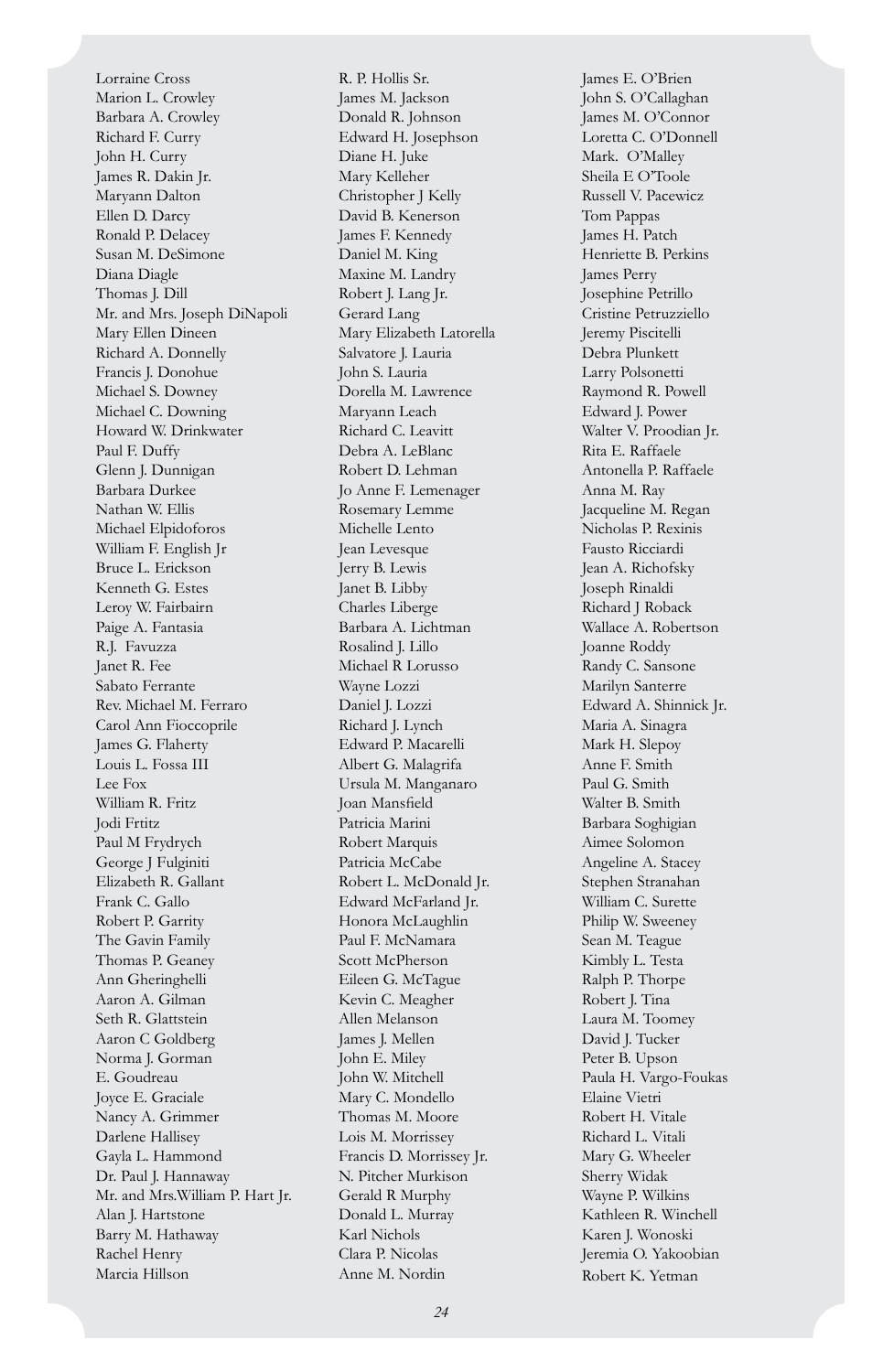# **Giving to St. Mary's**

When you make a gift to the St. Mary's, you have flexibility in determining how the funds will be used, as well as many options for making your gift.

Unrestricted gifts are among the most valuable to St. Mary's because they allow the school to allocate funds wherever the need is greatest, and to take advantage of unique opportunities as they arise. Your unrestricted contribution may be used to support costs associated with financial aid, innovations in teaching, teaching tools and equipment, facilities, and much more.

Directed gifts allow you to designate your gift to a specific program, or a priority area at St. Mary's. When you make a directed gift to St. Mary's, you enjoy the satisfaction of knowing you are supporting a program that is personally meaningful to you. You also have the option of designating your gift for current use or for endowment.

#### **Types of gifts**

#### **Outright Gifts**

When you make an outright gift to St. Mary's, your contribution can be put to work immediately either providing funding for current programs or creating a reliable source of future income by expanding the school's endowment. An outright gift may be composed of almost any asset of value:

**Cash gifts** — the simplest and easiest gifts you can make — can be made through credit/ debit card transactions, outright cash, or personal checks, cashier's checks, or money orders made payable to St. Mary's High School.

**Gifts of appreciated securities, stocks, and bonds** also provide considerable tax advantages when transferred to St. Mary's before they are sold. If you have held your securities for more than one year, you may find that your gift will provide a two-fold tax benefit, creating an income-tax deduction, as well as helping avoid capital gains taxes that might have been due on their sale.

Gifts of real estate — including personal residences, second homes, income property, and vacant land — offer a wide variety of tax and other benefits.

**Gifts of personal property** — including rare books, works of art, valuable collectibles, and tangible items of demonstrable value — in some cases may enable you to make a significant gift to support St. Mary's with outstanding tax benefits to you.

#### **Planned Gifts**

To learn about deferred or planned gifts, including bequests, life-income plans, and other options for your estate — and for information about increasing your income, earning valuable income-tax deductions, and reducing your estate taxes — please contact Michael MacNeil, Director of Institutional Advancement, at 781-599-0696.

#### **Matching-Gift Programs**

An easy way to double or even triple your donation to St. Mary's is to find out if your company has a matching-gift program. Such programs typically match all or a percentage of employee contributions to charitable organizations, making the employer a partner in employees' personal philanthropy. Simply obtain a matching-gift form from your employer's personnel office, fill it out, and provide it to St. Mary's with your contribution.

#### **Gift Pledges**

St. Mary's welcomes your gift through a pledge — a formal statement of intention to make a gift to the school. With a pledge, you may complete your gift by making regular payments over time.

St. Mary's High School Office of Institutional Advancement 35 Tremont St., Lynn, MA 01902 Phone: 781-599-0696 • e-mail: mmacneil@smhlynn.org